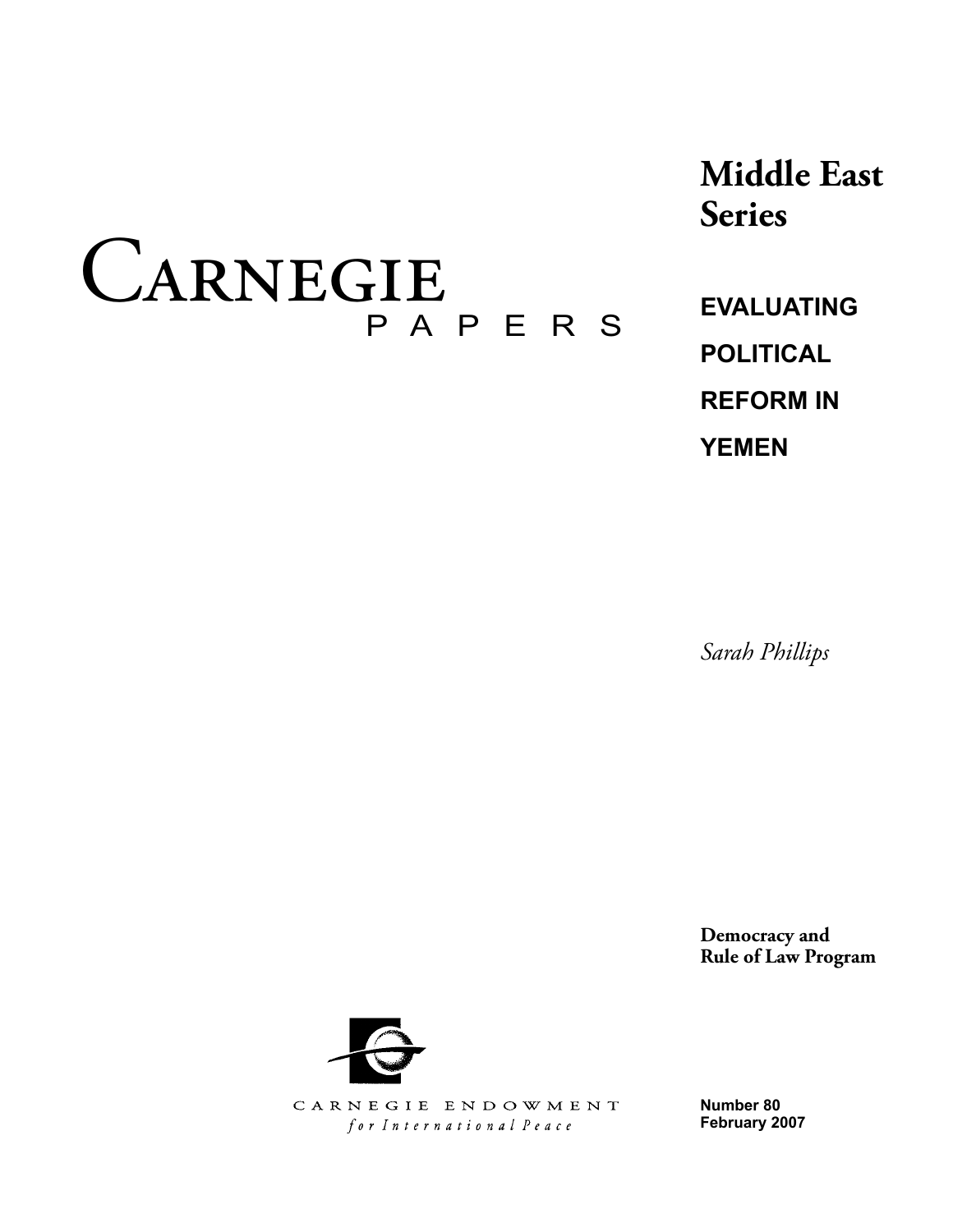© 2007 Carnegie Endowment for International Peace. All rights reserved.

No part of this publication may be reproduced or transmitted in any form or by any means without permission in writing from the Carnegie Endowment. Please direct inquiries to:

Carnegie Endowment for International Peace Publications Department 1779 Massachusetts Avenue, NW Washington, DC 20036 Phone: 202-483-7600 Fax: 202-483-1840 **www.CarnegieEndowment.org**

This publication can be downloaded for free at **www.CarnegieEndowment.org/pubs.** Limited print copies are also available. To request a copy, send an e-mail to pubs@CarnegieEndowment.org.

# **Carnegie Papers**

Carnegie Papers present new research by Endowment associates and their collaborators from other institutions. The series includes new time-sensitive research and key excerpts from larger works in progress. Comments from readers are most welcome; please reply to the author at the address above or by e-mail to pubs@CarnegieEndowment.org.

## **About the Author**

**Sarah Phillips** is a Ph.D. candidate at the Centre for Arab and Islamic Studies, Australian National University, where she taught Arab politics. She is currently working as a consultant on regional stability and political reform dynamics, and is preparing a book manuscript from her doctoral research. Phillips specializes in Yemeni politics, political participation, democratization and reform in the Arab world, and the role of Islamists in these processes. She can be reached at sarphil@gmail.com.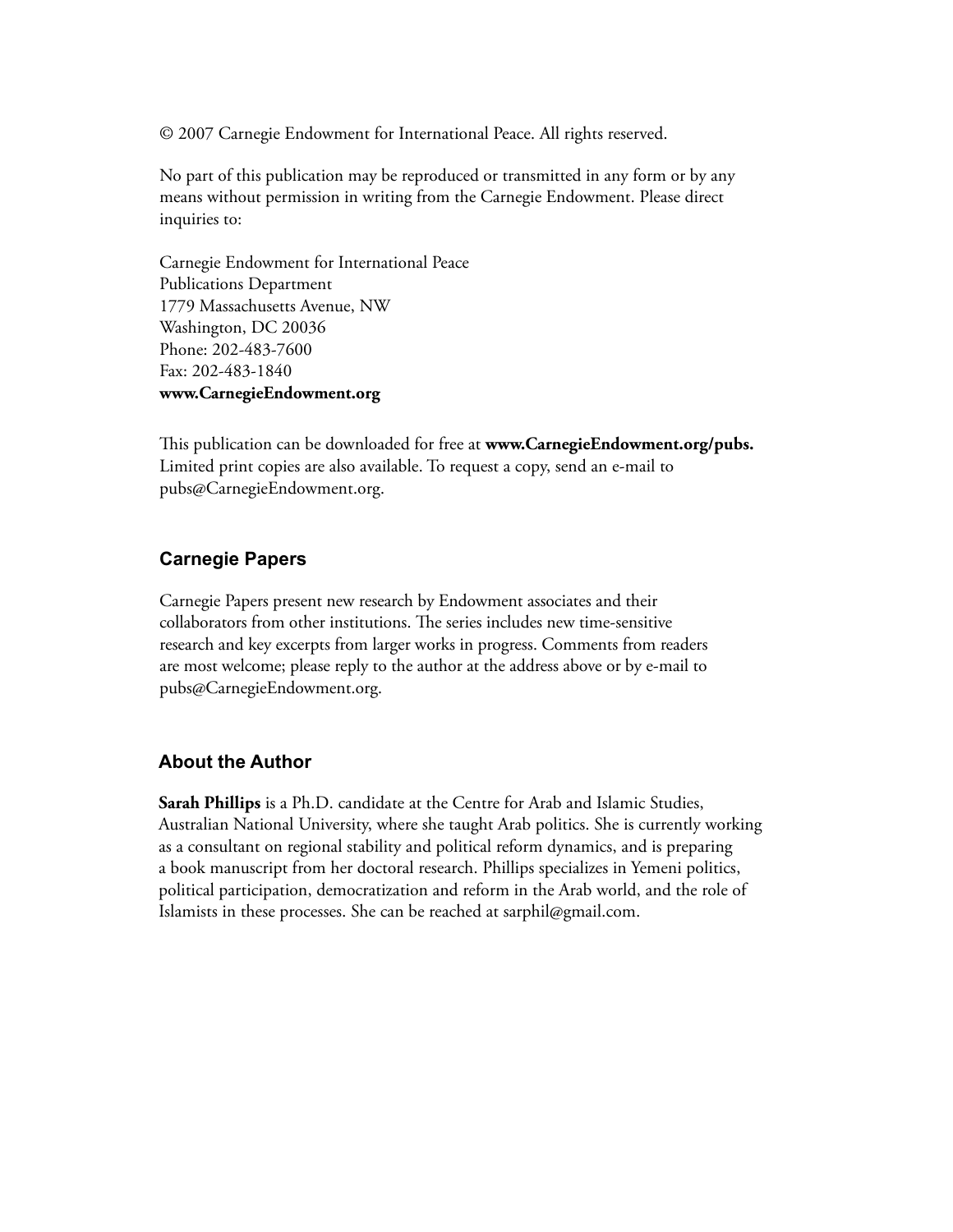# **Contents**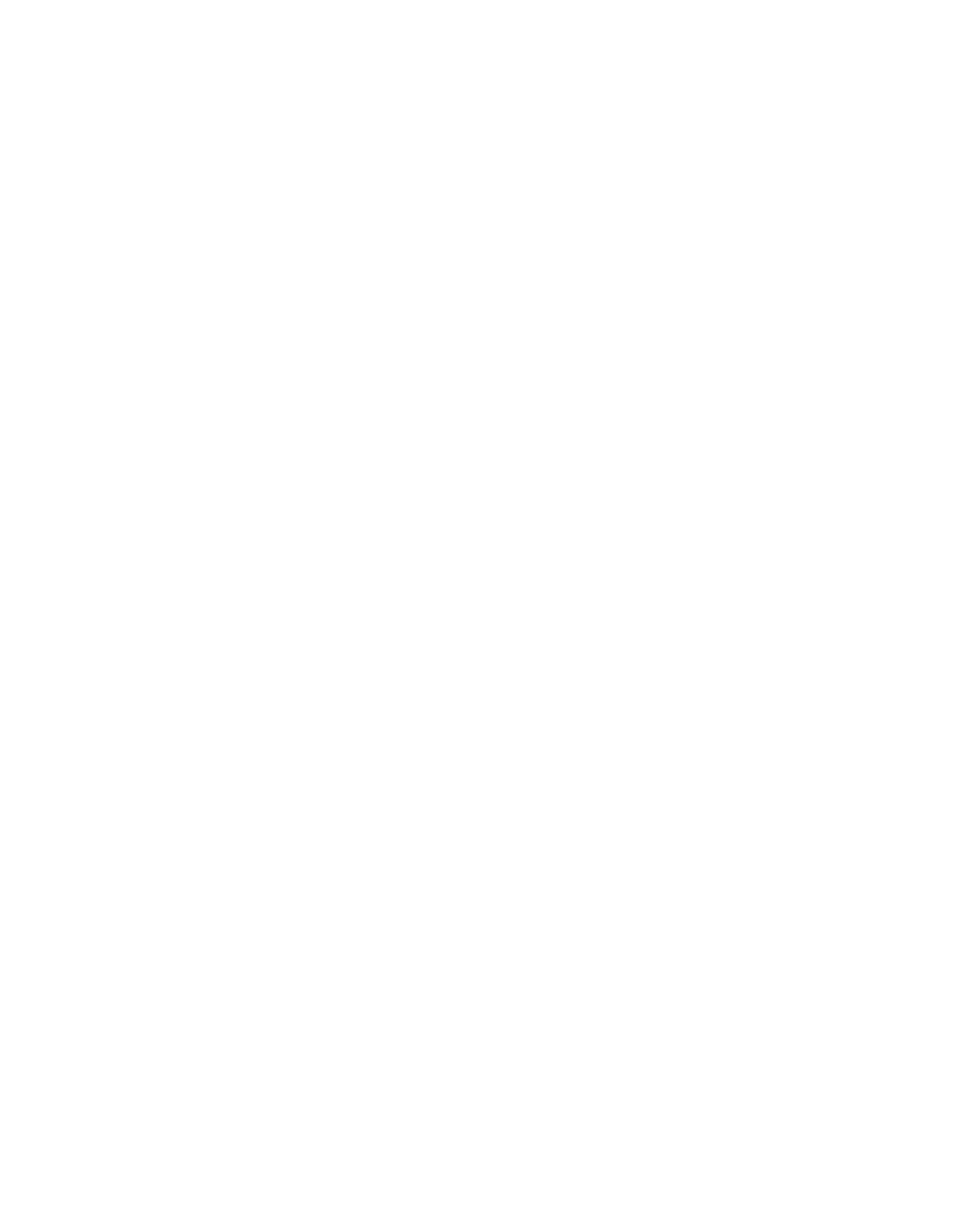Since the Republic of Yemen was created in 1990 through the unification of the northern and southern states, the Yemeni regime has very consciously framed its policies in the language of democracy, while simultaneously muzzling initiatives that might help facilitate democratic consolidation. There has been a marked increase in the level of popular political activity, but the country's power structures have proven resilient to political reform.

Although the same president has been in power since before unification, Yemen is regularly portrayed as having made genuine moves toward democracy. The country was recently pushed into the spotlight by the presidential elections in which a credible opponent officially captured nearly 22 percent of the vote. The director of the National Democratic Institute's Middle East Program stated: "Having watched democratic developments for ten years in the Middle East, this may have been the most significant election so far." Yemen also has lively parliamentary and public political debates, in which citizens and opposition figures routinely criticize the government. The number of parliamentary votes for the main opposition party increased roughly four-fold between 1993 and 2003, and there is generally enthusiastic participation in the electoral process. President Ali Abdullah Saleh regularly makes declarations about the importance of democratic values.Indeed, the idea of an unfolding transition to democracy has become an important legitimizing platform for the Yemeni government, domestically and internationally.

In practice, however, the situation is more complex. Alongside some progressive changes, there is a president approaching his thirtieth year in power, a government that is perceived to be increasingly corrupt, and a deeply fragmented political opposition that has been unable to force real concessions from the regime. There has been a worrisome increase in the harassment of journalists in recent years, but even government-run newspapers still sometimes publish articles criticizing the narrowing of press freedoms. In other words, Yemen's regime can claim some aspects of democracy but not enough to genuinely constrain them.

The changes that Yemen has witnessed since 1990 thus do not represent a clear democratic transition but contain elements of several broad patterns of political change in the Arab world, where limited openings, controlled pluralism, and regime endurance are related processes and where all too often repression tends to follow periods of relaxed control.

## **Yemeni Political System: Pluralized Authoritarianism**

The Republic of Yemen was created when the historically and politically divergent northern Yemen Arab Republic (YAR) and the southern People's Democratic Republic of Yemen (PDRY) unified in 1990. The current political system is superimposed on a society with strong tribal structures that are often quite autonomous from the state, considerable regional differences, and extreme poverty.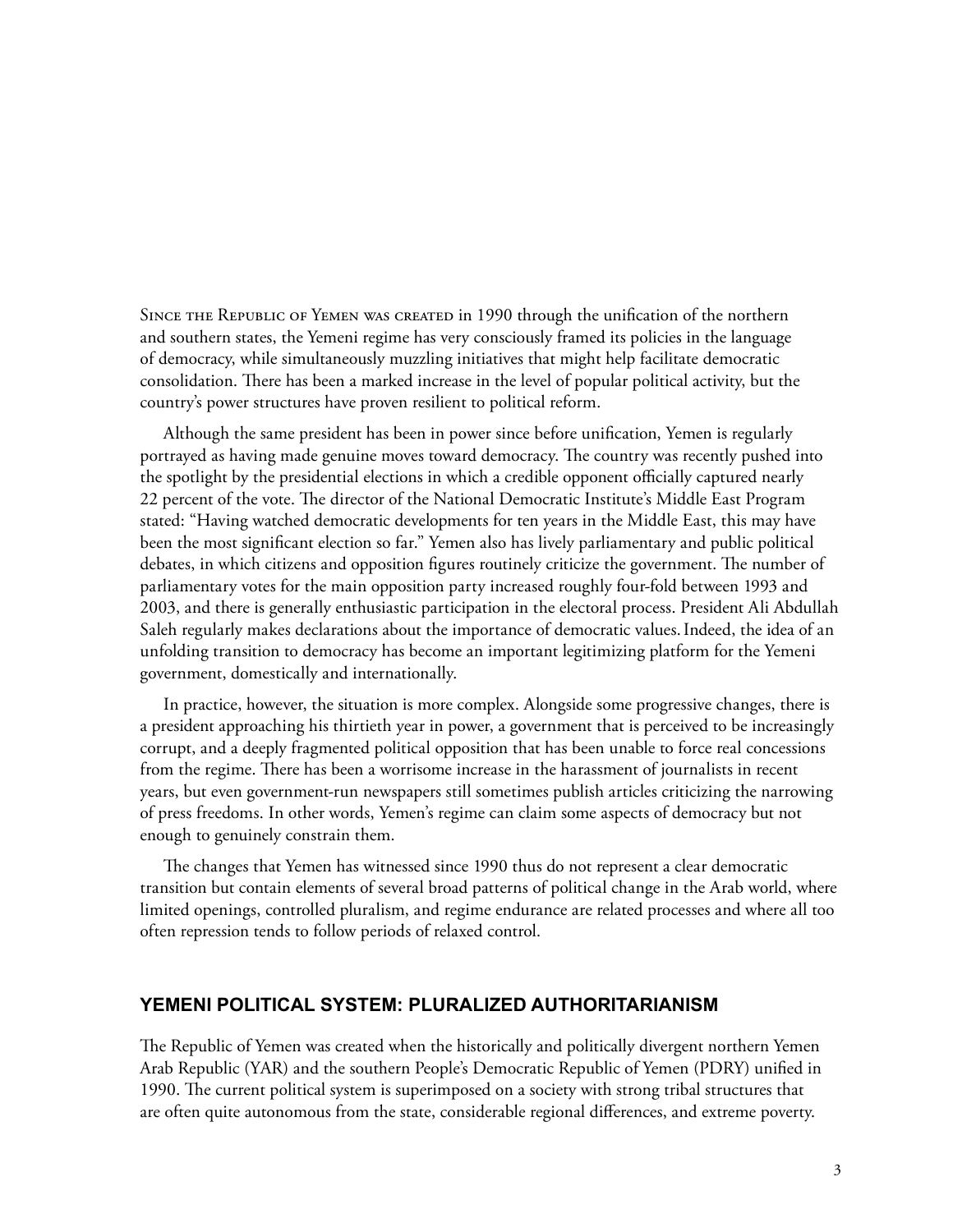Yemen's experiment with democratic procedures and institutions must be viewed against the backdrop of this tribal structure and of unification, a task that has been the overriding concern of the regime since 1990, even though the rhetoric has given more prominence to democratization.

The YAR was a traditionalist, free market state heavily dependent on foreign aid from the West, whereas the PDRY identified itself as Marxist and was propped up by the Soviet Union. Considerable debate exists over the reasons behind the sudden unification, but it is clear that both sides were attracted by the short-term political and economic benefits and probably thought they could outfox their counterparts to expand their own power. The atmosphere of intense distrust between the leaders under which unification was conducted meant that despite initial appearances of democratic willingness, intense interparty and regional rivalry undermined cooperation.

Unification was achieved by essentially merging the two former regimes in what was, theoretically, a reasonably equitable power-sharing arrangement. Even though South Yemen's population was only around a quarter of that of North Yemen, the Yemeni Socialist Party (YSP), which ruled the south, and the General People's Congress (GPC), which controlled the north, agreed to share power on a roughly fifty–fifty basis until the first elections could be held. Neither state had an established history of electoral or democratic politics. Political parties had been banned and, except for the small-scale parliamentary elections held in each state in 1988, institutionalized political participation had been virtually nonexistent. Nonetheless, the public was very optimistic about the democratic foundations of the new unified state and enthusiastically embraced the rights it was granted.

Like many states in the Arab world that have embarked on a process of limited reform, Yemen developed a political system best described as pluralized authoritarianism.1 The regime is authoritarian, and although some space is granted for alternative voices, there are severe restrictions on the establishment of alternative institutionalized power centers that might threaten the elite. Elections are usually regular and at times even somewhat competitive, but the officials are much less focused on policy formulation than on building and reinforcing patronage links between themselves and society. In pluralized authoritarian states, opposition groups can unintentionally strengthen the regime they seek to weaken. The managed and curtailed political space that regimes grant opposition groups can mean that the opposition's actions serve to either legitimize the regime, providing them with access to funding from donors advocating democracy, or act as a pressure valve for popular discontent. Formal, and therefore identifiable, opposition groups provide avenues for dissent that are more manageable for the regime than if discontent were simply left to bubble below the surface unchecked. Regimes in pluralized authoritarian states thus maintain their positions in part through the type of openings that might normally be expected to dislodge them.

The granting of some political space, however limited, and the holding of somewhat competitive elections also provide certain benefits to members of the opposition. As a result, the opposition is very wary of provoking a harsh response from the regime by manifesting its dissent too boldly. As a leader of the Tajamma' al-Yemeni li al-Islah (Yemeni Gathering for Reform, or Islah Party) told the author, "[President] Saleh could call a state of emergency and dissolve Islah, other political parties and the parliament, and arrest thousands of Islahis … Right now we are pushing for progress but we avoid [the] more sensitive issues." Although opposition members complain vocally about the limits and controls placed on them, they have been disinclined to champion systemic changes too aggressively for fear of losing ground gained since 1990. Opposition members may see the current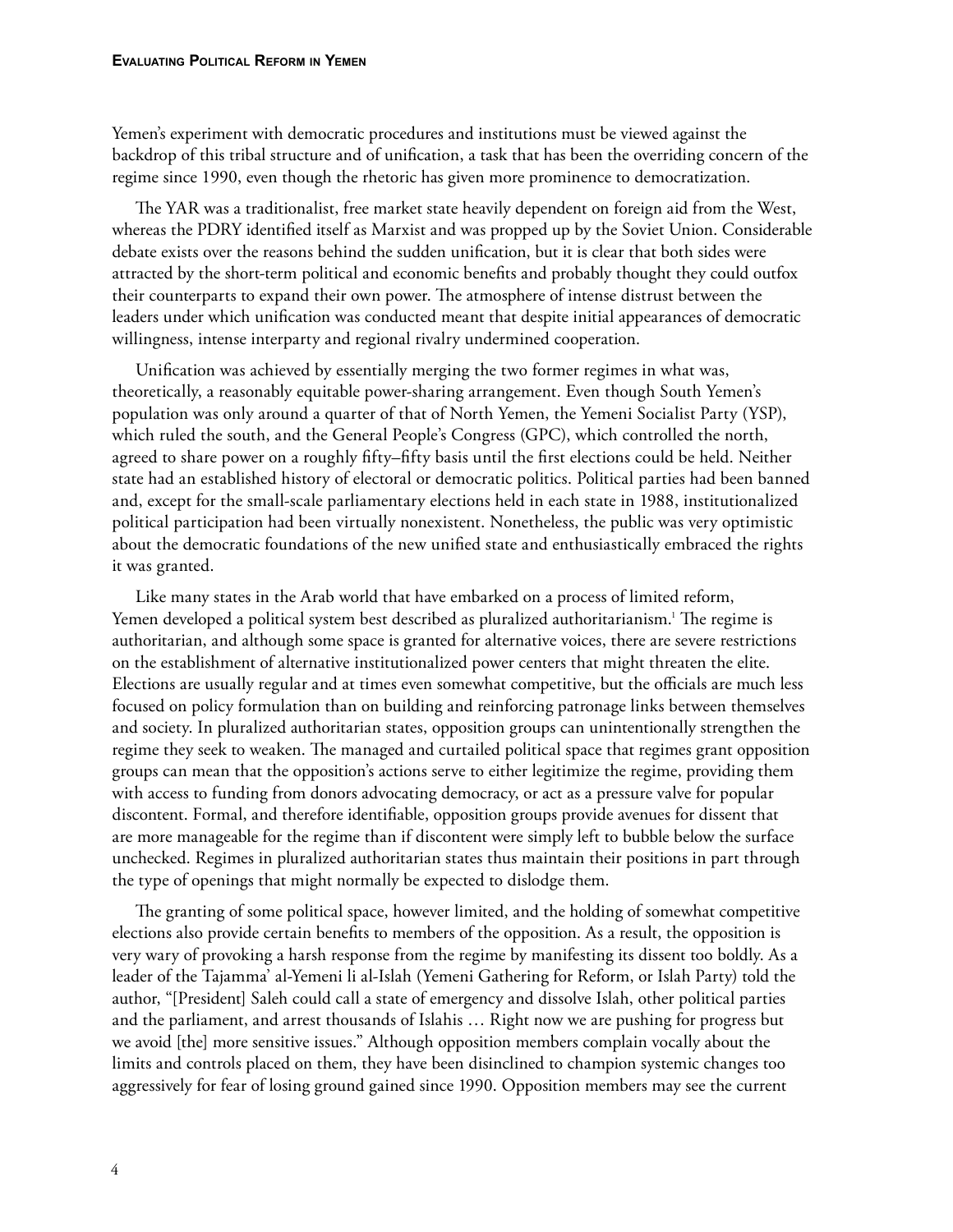system as flawed, but many also believe that the likely alternative is chaos or further repression. Thus they see political demands that threaten the regime too dramatically as counterproductive. In Yemen, the perception that the regime's removal would lead to a power vacuum and to strife reinforces the view that negotiating with the regime is more prudent than aggressively working to topple it.

The opposition's fear of creating a power vacuum and provoking the regime into unleashing its security apparatus has further reinforced the preference for coexistence over unrestrained confrontation. Equally important is the opposition's perception of its own weakness and what it sees as the lack of realistic alternatives to the present regime. President Saleh played on the opposition's weakness when he announced in the lead-up to the 2006 presidential elections, "Yes, some opposition figures say it is very necessary [for me] to accept [the presidential] nomination for there's no alternative … Why are there not alternatives?"

## **Early Reforms and the Challenge of Unification**

When the two former Yemeni states unified in 1990, the new Republic of Yemen declared itself a participatory parliamentary democracy—the first in the Arabian Peninsula. Voting rights were granted to all citizens over the age of 18, and far greater freedoms in expression and political association than existed previously were written into law. The new constitution, which was adopted after a nationwide referendum in 1991, gave voting and candidacy rights to all adult citizens; it recognized the legal equality of all citizens, judicial independence, and a directly elected parliament; and it guaranteed a democratic political system. Islamic Sharia was to be the "main source" of legislation, a view that was challenged in 1994 by the Islamist Islah Party, which believed the wording could lead to a secular state. Islah succeeded in having Sharia declared the "sole source" of all legislation. In reality, Yemen's legal code has remained an often incoherent and poorly enforced blend of Sharia, tribal, and Western-style laws that is frequently administered on the basis of political or personal affiliation.

The political reforms introduced in the early 1990s were dictated by the necessity to cobble together the two parts of the country rather than by a genuine desire to transform Yemen into a democracy. As a result, reforms were only partial, with new laws granting rights that were quickly watered down. The Press Law of 1990, for example, made considerable promises regarding the right to the freedom of knowledge, expression, the press, and access to information. It led to an almost overnight explosion in the number of publications in the country, and it increased the public's ability to scrutinize the government. However, the new law also stipulated strict qualifications that journalists had to meet and other restrictive conditions under which an organization could publish material. The Yemeni penal code allows journalists to be imprisoned for humiliating the state or for distributing "false information," and the regime has not hesitated to avail itself of these rights. Material deemed to be harmful to national unity, security, the economy, Islam, or the president is also technically prohibited from publication.

Likewise, the Parties and Elections Law of 1991 removed many of the previous restrictions on political association and facilitated the establishment of an unprecedented number of grassroots organizations and political parties. However, the law again aimed to prevent people from using their new rights to the detriment of such loosely defined entities as "Islamic precepts and values," "the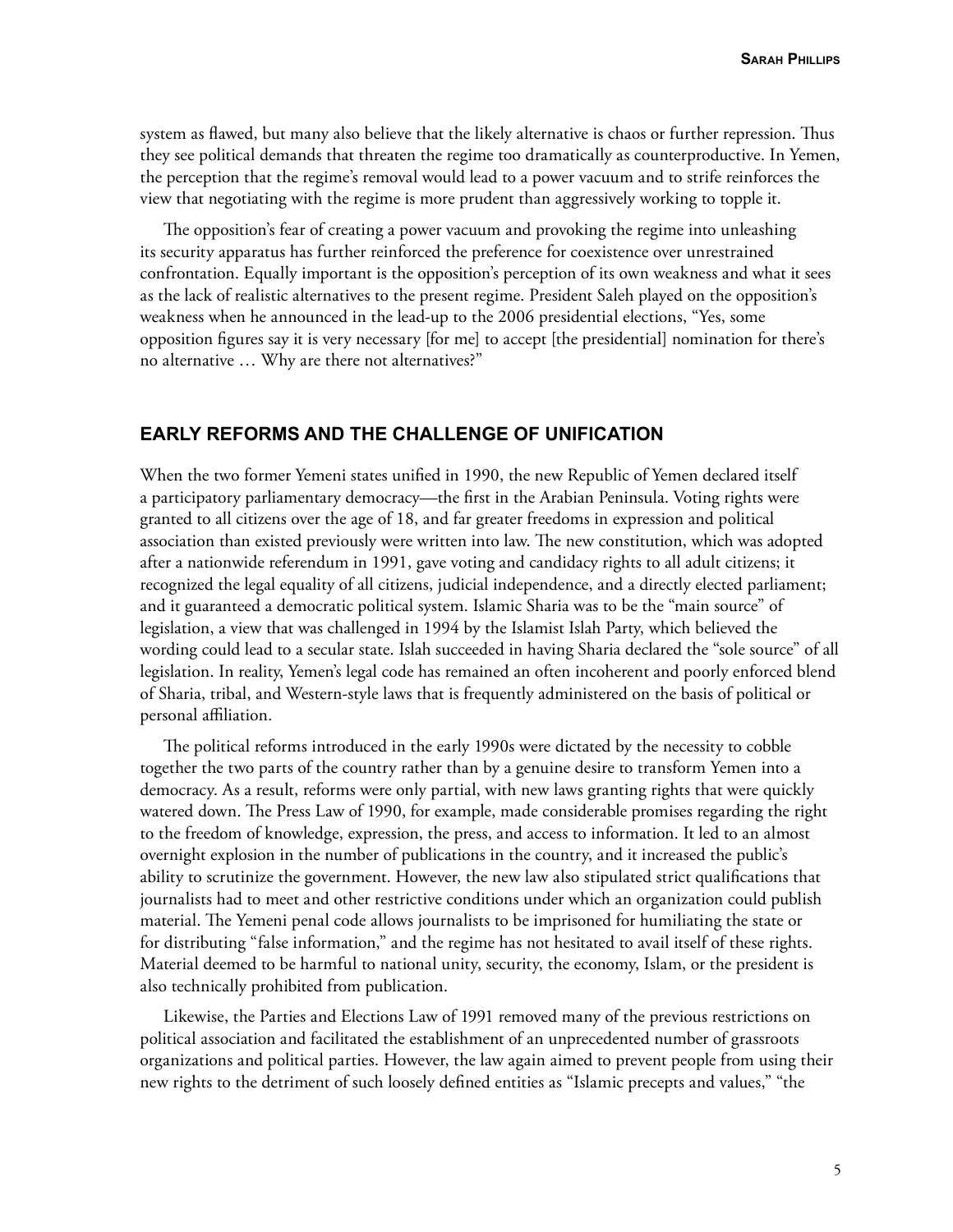sovereignty, integrity, and unity of the country and the people," "the republican system," or "the national cohesion of the Yemeni society." These ambiguous articles have been used by the regime to protect itself from the spirit of the constitution.

Yemen's first postunification elections were held in April 1993, and were marked by a great deal of popular enthusiasm. Roughly 3,000 candidates participated in the elections, and voter turnout was quite high. International observers deemed the process relatively free and fair although electoral violations were still blatant. Significant flaws notwithstanding, the process was a huge departure from the practice of politics just three years earlier.

Three major political parties participated in the elections: the GPC, the YSP, and the Islah Party. The GPC, President Saleh's party and the ruling party of North Yemen, was and remains the largest of the three. It retains the ideological incoherence that justified its inception in 1982, when political parties were banned and a broad political umbrella was the preferred method of accommodating competing political factions. It comprised a vast number of diverse elites that supported the regime and helped formalize the system of patronage available to politically relevant supporters of President Saleh's rule.

The YSP, the ruling party of the former South Yemen, was the most ideologically radical ruling party in the Arab world. Identifying itself as Marxist, it called for revolutionary socialist struggle. The party was wracked by factional violence, which culminated in a two-week civil war in January 1986 that killed thousands of party members and civilians. After the bloodletting, the YSP began to look to pluralism in an attempt to recover from the massive societal and political rifts that the conflict exacerbated. The YSP entered into Yemen's unification in 1990 as the weaker of the two partners but pushed to ensure that a commitment to pluralist politics was part of the unification arrangement.

The Islamist Islah Party was created a few months after unification, largely from members of the GPC in an effort to marginalize the YSP and give a distinct political voice to the GPC's more religiously inclined members. In the early years, Islah's organizational structure and policies were almost identical to those of the GPC, although this has changed incrementally since the party officially became a member of the opposition in 1997. Islah is a moderate Islamist party and is not averse to formal, multiparty political participation. Like the GPC, Islah rests on a diverse coalition of tribal elites, moderate and hardline Islamists, and conservative (tribal or Islamist) businessmen. As a result of the diversity that exists particularly at the elite level, the party is difficult to pin down ideologically. Islah also maintains strong connections with the international Muslim Brotherhood.

In Yemen's first parliamentary elections in 1993, the YSP polled better in the former south than the GPC did in the former north, where the Islah Party also found considerable support, but the socialists were still dismayed by the overall results. They came in considerably behind the GPC and a close third behind the upstart northern-based Islah Party. As a result, the YSP lost the privileged position that it had held in the 1990–1993 interim government. The GPC and Islah established a coalition government, an alliance the disempowered southerners viewed as creating a serious imbalance of power between North and South Yemen. The two sides descended into a series of worsening accusations and violence.

In the hurry to solve the pressing short-term concerns of unifying the two states, the enormity of the project had been seriously underestimated. Democracy was seen as a convenient mechanism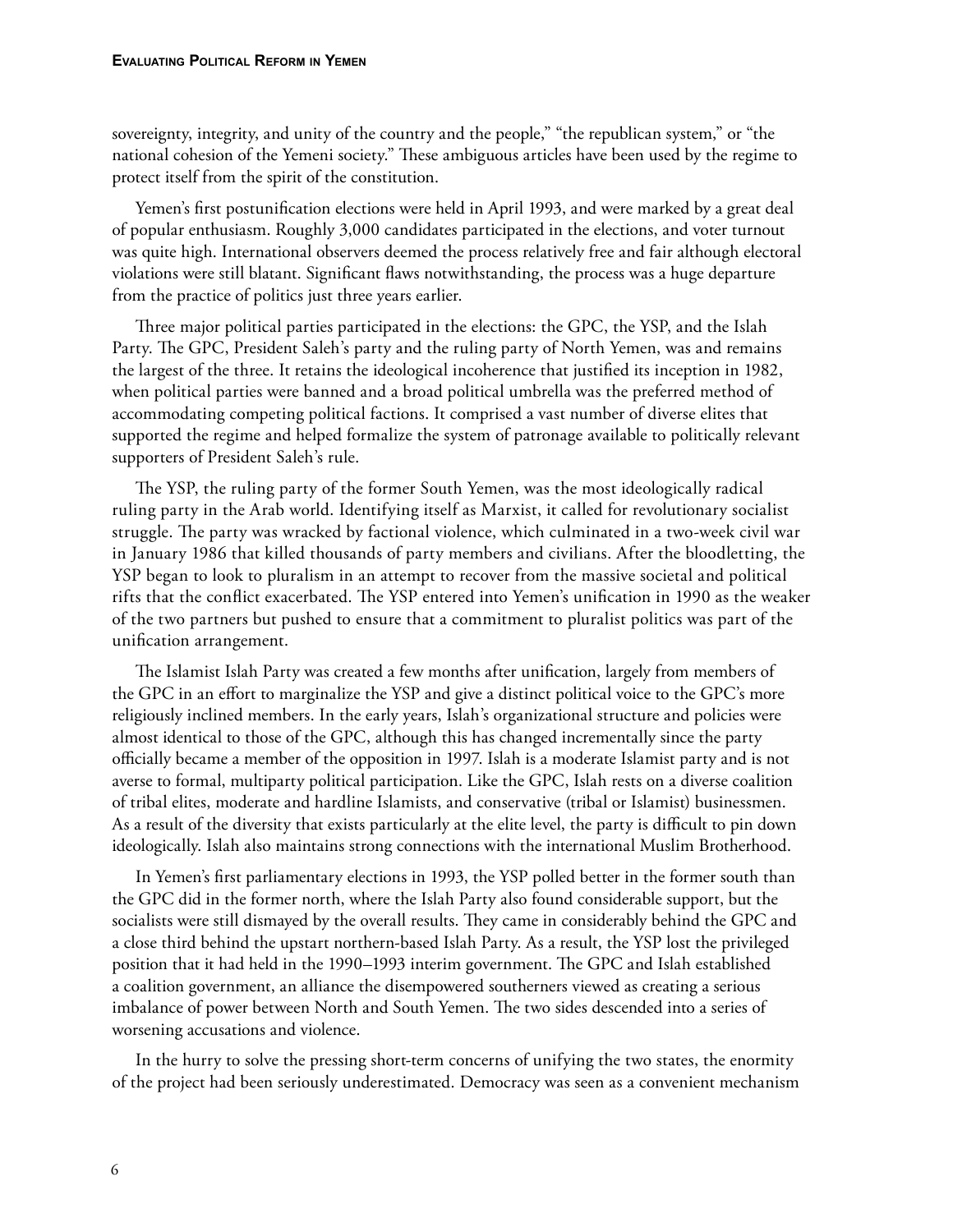with which to blend two dramatically different political systems, and many of the difficult questions of state building were put on the backburner indefinitely. The result of pinning such high hopes on a poorly defined democracy was a great range of amorphous debates and little concrete progress toward fixing the problems of the fledgling state. Yemenis were soon to discover the difficulty of hastily combining unification and democratization, and authoritarianism was reconsolidated, albeit never officially.

## **Civil War and the Reversal of Reform**

Relations between the two former ruling parties became increasingly antagonistic after the 1993 elections, with each denouncing the other's supposed lack of commitment to unity and power sharing. In an attempt to cool the mounting crisis, a group of respected northern elites established the National Dialogue of Political Forces to publicly thrash out potential solutions to the situation. The solutions they recommended were outlined in the Document of Pledge and Accord, which called for further limits to executive power, a bicameral legislature, and greater decentralization of power. Support for the document was widespread throughout both the north and the south, with all three major parties clambering to be seen as supporting the democratic vision it articulated. By March 1994, the National Dialogue of Political Forces broke down amid the continued struggle between the northern and southern elites, and the stage was set for civil war.

Fighting broke out in April 1994, and the bloody two-month conflict that ensued destroyed much of the buoyancy surrounding the idea of unity and, by extension, the democratization that had been grafted onto it. The GPC was victorious and cracked down on the elements of the YSP that it deemed secessionist. It also quickly adopted constitutional amendments that retracted many of the progressive reforms introduced after unification. In the GPC's view, its efforts at power sharing and democratization had led to the YSP reneging on its commitment to unity. The bloodied YSP felt that it had been maneuvered out of its rightful share of power by the GPC's desire to gain control of the south's valuable natural resources.

 In September 1994, barely two months after the fighting ceased, constitutional amendments were passed by a special committee, without a popular referendum. The YSP's defeat in the war cost the party its parliamentary veto, allowing amendments to be drawn up by the ruling GPC–Islah coalition. Close to half of the original articles in the constitution were amended, and 29 new articles were added. The amendments abolished the Presidential Council and broadened the powers of the president. The Presidential Council, which in the 1991 constitution was a five-member body elected by the parliament, was replaced by the Consultative Council (Majlis al Shura), whose 59 (now 111) members are appointed by the president. Unlike the Presidential Council before it, the Majlis al Shura was initially an advisory body that could not issue binding resolutions, although it has since been granted some minor legislative functions. The legal code of the former South, much of which was quite progressive, particularly regarding women, was also formally nullified. Further consolidating power in the executive, the amended constitution allowed the president to appoint the prime minister, head the Supreme Judicial Council—overriding the constitutional separation of powers—and decree laws when parliament was not in session. The president led the Supreme Judicial Council until 2006.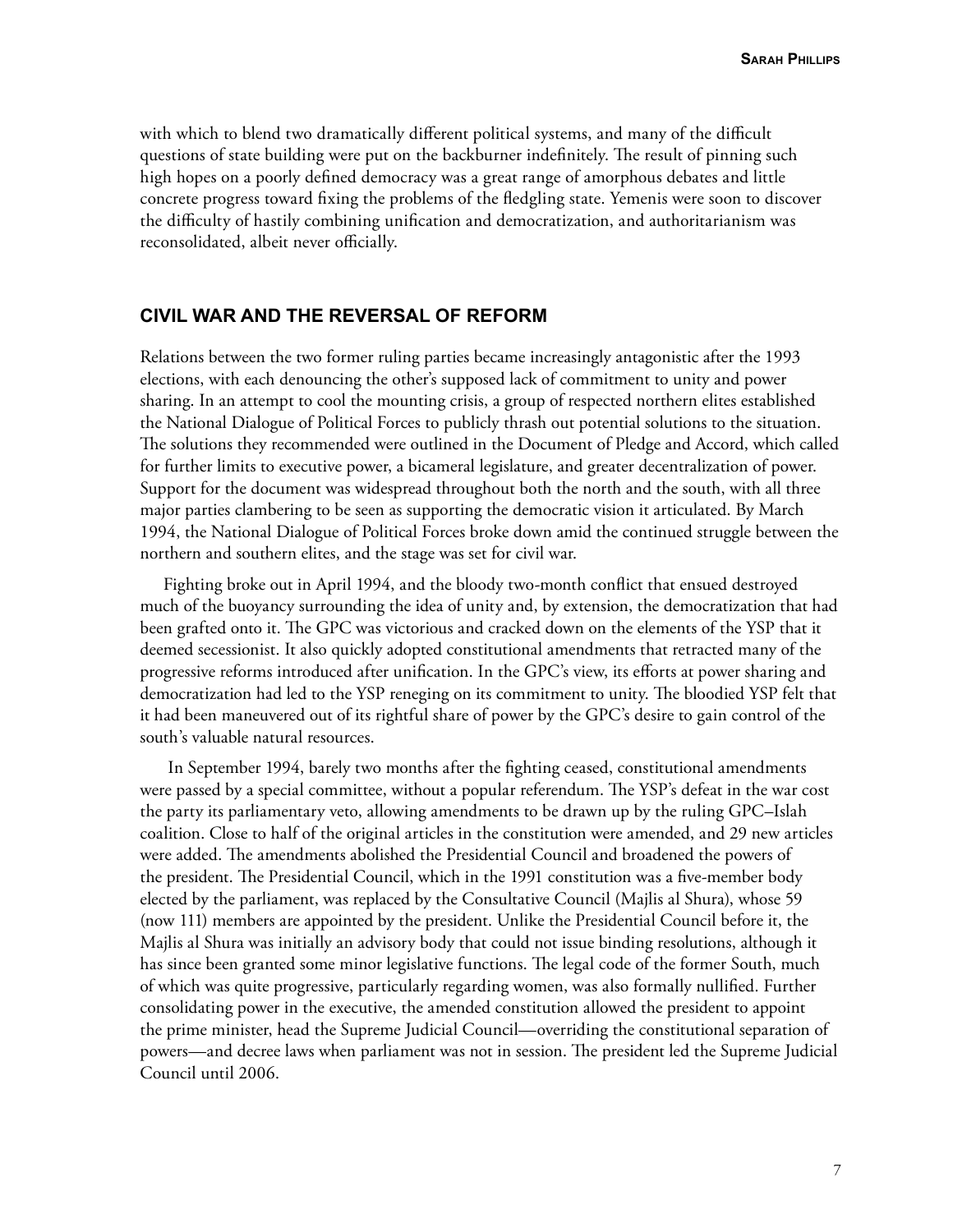#### **Evaluating Political Reform in Yemen**

Finally, the northern-dominated military flooded into the south, appropriating land and extending the hegemony of northern elites in the region. The once-robust southern court system that was removed by the constitutional amendments has been gradually replaced by a system more prone to patronage-based affiliation, much to the infuriation of many southerners. The consolidation of the patronage system is one of the most important legacies of the postwar period and probably the most antithetical to the development of democracy. The selective distribution of benefits and application of punishments grant a huge amount of power to the regime. Unlike the situation in some other Arab states, Yemeni oppositionists are less curtailed by legal restrictions—which would require a stronger system of formal institutions—than they are by the regime's discretionary application of the law and distribution of favors.

Additional constitutional changes were approved in 2001 by referendum, although the substance of the amendments was not made widely available prior to the vote. The changes further relaxed the restrictions on the president and his ability to dissolve the parliament. Whereas the 1994 constitution had required that a nationwide referendum be held before such action could be taken, the 2001 amendments required only that voters "elect a new House of Representatives within sixty days from the date of issuance of the decree of dissolution." Nevertheless, the president has never dissolved the parliament, although the threat remains. The amendments also extended the presidential term from five to seven years. The local press has since been rife with speculation that this was to allow time for Saleh's son, Ahmed Ali Abdullah Saleh, to reach 40 years of age, the constitutional minimum age for the president. When President Saleh was subjected to a barrage of negative articles in the press about the issue of political inheritance in 2004, he told the army that the press and the opposition were "hostile forces" and "mentally ill." This confrontation marked the beginning of a further narrowing of political space, and shortly thereafter the harassment of journalists and political activists increased significantly.

The Nongovernmental Organization (NGO) Law of 2001 and its 2004 bylaw reiterated the government's formal commitment to political pluralism but allowed room for considerable government monitoring and control of NGO activities. Yemeni NGOs are also controlled through the informal government patronage available to groups that do not overstep the government's redlines. The regime places a high level of pressure on NGOs to accept a semiofficial role, by granting state funding in exchange for a degree of political acquiescence. Thus, while there is legal space for NGOs, the regime's redlines are perpetuated by a civil society aware of the consequences and probable futility of aggressive dissent, and aware of the rewards of at least partial compliance. Yemen's economic turmoil compounds this situation because while there remains the background threat of political violence, economic scarcity makes government "offers" of financial assistance hard to turn down. Many organizations are faced with the difficult choice of either having a very minimal political impact or having no impact at all through being forced to close down.

Despite the regime's political dominance, President Saleh still emphasizes his need to at least appear to be sharing power, stating publicly that: "We want all political powers under the parliament's dome. We want all the parties to have a chance, and we don't want a 99.9 percent majority."The heavily lopsided distribution of power aside, the idea of electoral competition and political pluralism still carries significant weight within the Yemeni system. The regime's greater interest in unity than reform has meant that Yemen has charted an uncertain political path, but a number of reforms still warrant assessment.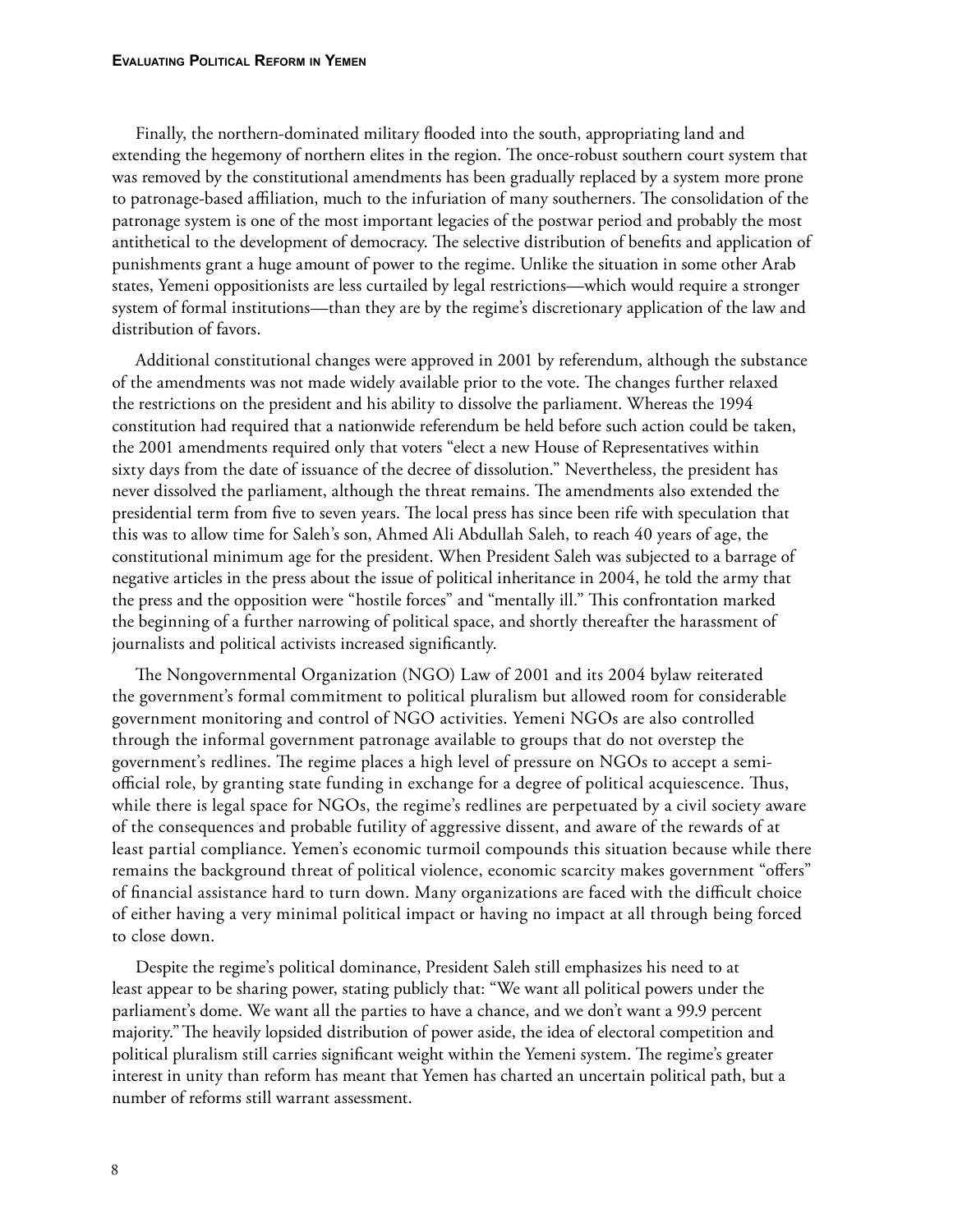### **How Significant Are the Changes?**

Despite the reversal of reform that followed the civil war, there is still a degree of openness in the Yemeni political system. The country has not reverted completely to the authoritarianism that marked both North and South Yemen before unification. A multiparty system, regular elections, and a sometimes vocal opposition still exist, but their significance in putting Yemen on a path to democracy remains questionable.

To assess the significance of Yemen's limited reforms and the changes they have spurred, one must ask whether they have merely reinforced an authoritarian regime, or whether they may still precipitate a more significant shift away from centralized control. From the regime's side, there is little to suggest that electoral politics and managed pluralism have been intended to greatly expand the circle of decision makers. On balance, the postwar period has witnessed far more major retreats from reform than progress. The YSP boycotted the 1997 parliamentary elections, and the GPC, lacking a unified opposition, won a landslide victory. Following these elections, Islah left the ruling coalition and joined what its leaders termed the "loyal opposition," that is, a party with a growing grassroots support base but with enduring patronage ties between its leadership and the regime. The GPC's increase in dominance can be traced from the 1993 parliamentary elections where it won 145 of 301 seats, to 187 seats in the 1997 elections, to its near total victory in the 2003 elections, with 229 seats occupied by GPC members and several more occupied by officially independent candidates with strong ties to the GPC.

Political reform does not depend on the government alone but also on other actors. It is, therefore, helpful to look at whether there have been any changes on the demand side to the successes and failures of actors outside the regime in expanding their room to maneuver under the conditions of pluralized authoritarianism. Although Yemen's political opening has not fundamentally altered the distribution of power, it appears that some oppositionists have recognized the potential to open up further space for themselves. This recognition may seem a small step considering the obstacles that any group faces in wresting actual power, but it bears the potential to become more significant in the foreseeable future, particularly if the regime's support base continues to narrow. The fight for further political space in an essentially closed system can be seen in the functioning of the parliament, the establishment of an opposition coalition, and, most importantly, in the 2006 elections.

#### **Significance of the Parliament**

On paper, the Yemeni parliament has considerable power, but in practice it is severely constrained. The constitution gives parliament the responsibility to propose and approve legislation; question the prime minister, ministers, and their deputies; approve the government's program or withdraw confidence in the government; review and approve the budget; and, with a two-thirds majority, impeach the president if he is found to have violated the constitution or committed grand treason. Unlike in other Arab states, Yemen's executive does not have the constitutional right of veto.

The regime has undermined the parliament's constitutional right of oversight, and the parliament has not, as an institution, vigorously demanded these rights to be upheld. There is a feeling of powerlessness among the members and a sense that their primary purpose is to rubber-stamp decisions made by the executive to provide a veneer of democracy to citizens and foreign donors. The provision of democratic semblance is the most obvious function of the parliament, but its significance goes deeper.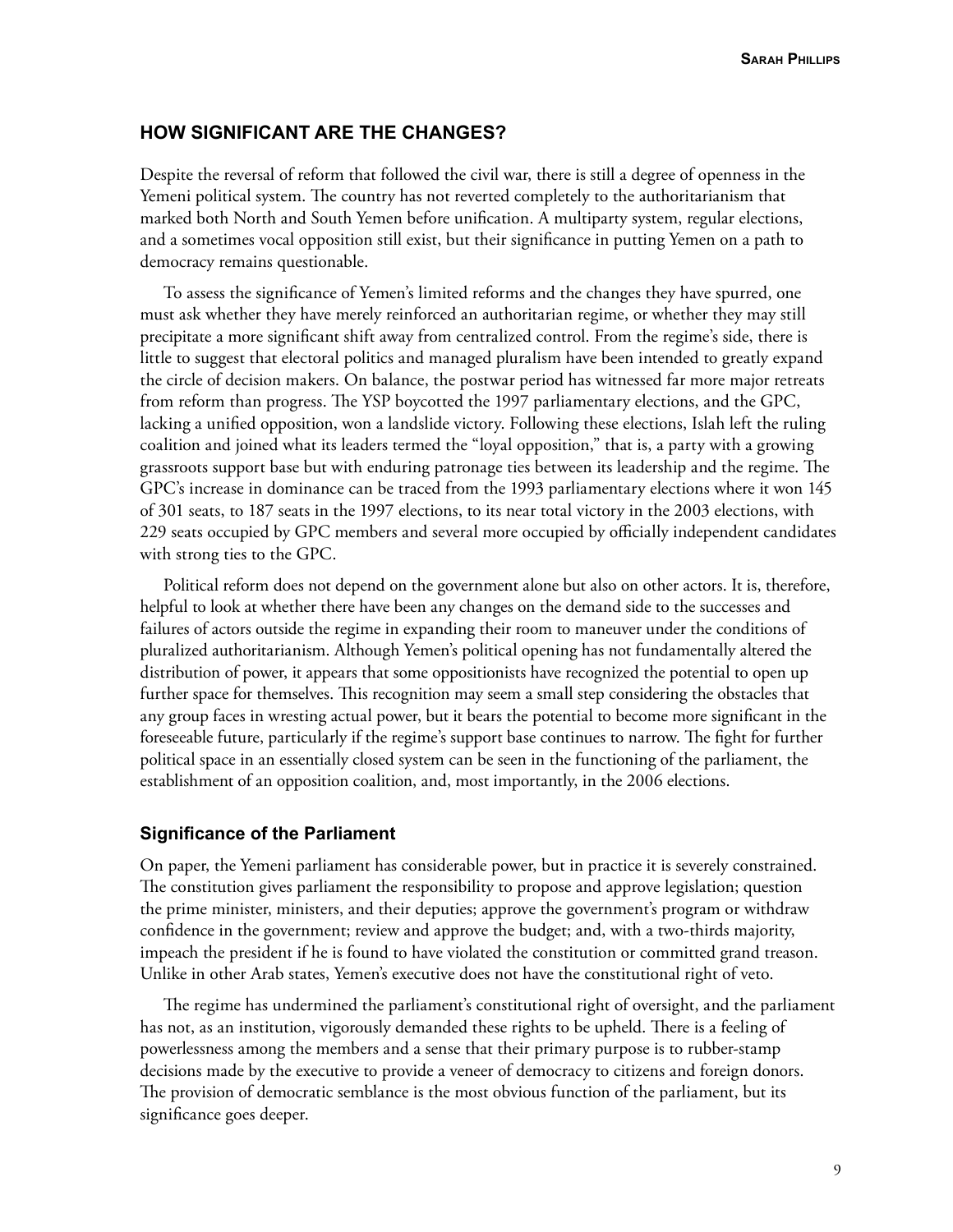Parliament extends patronage to a large section of local elites and gives them a stake in the political system without offering them sufficient power to alter it. It also serves as a gauge of public opinion—an early warning system for mounting tension in society. It is a relatively safe way for the executive to judge popular political sentiment and address grievances before they grow to the stage where a more forceful response is required. Parliament functions as a sounding board that can alert the executive to broader discontent and provide it with advice to buffer some of the excesses of its policies. The parliament is a tool to widen the net of political opinion and allow a limited, controlled amount of upward communication from society. In this sense, parliament appears mainly to reinforce the power of the existing regime by softening its relations with the society.

There are, however, some members of parliament that have started to see their institution as a potential vehicle for change and also as a place to voice dissent and raise public awareness of Yemen's problems. In the last few years, parliamentarians have rallied against corrupt deals that were being passed by the regime without oversight. This was most notable in parliament's outrage at the regime's attempted sale of a sizeable concession for oil exploration in "Block 53" at well below its market value in 2004. In 2005, around 100 members for the GPC broke ranks and signed a petition against the reduction of fuel subsidies. Even though the protest was ultimately ineffective, it remained noteworthy as a coordinated effort against a policy that was important to the regime. The parliamentarians were ultimately strong-armed into complying with a decision that was made behind closed doors, but this time they did not lend credibility to the process, instead making their own inability to act against a highly unpopular bill a matter of public record and debate. There have also been a number of high-profile resignations and defections from the GPC, each of which was a calculated protest against the status quo. In late 2005, a group of 16 progressive parliamentarians established YemenPAC (Yemeni Parliamentarians Against Corruption) in an effort to combat rising corruption. In the wake of the 2006 elections, YemenPAC successfully drafted and lobbied for amendments to the Anticorruption Law to form a stronger and more independent anticorruption commission. They also managed to remove the president from the commission selection process, despite the government's initial objections. These may each seem like small steps, but they represent an attempt by those outside the regime to create further space for themselves in an unpromising situation.

Yemen's parliament is neither genuinely independent nor effective, but it forms part of the softer end of the regime's drive to retain control and is an attempt to monitor and in some cases respond to citizens' concerns. Though sometimes only barely tolerated by the regime, the parliament has also been used to provide feedback from the society, and some changes in the regime's stance have occurred as a result. On balance, parliament's function has been more cosmetic than anything, but it is conceivable that this could change in times of popular discontent or if enough members of parliament begin to see their interests as opposed to the regime that constrains them.

# **Significance of Civil Society**

The notion that civil society is a key base from which to propel a transition to democracy is a dominant theme in the literature on reform in the Arab world and in the democracy advocacy programs found throughout the region. After Yemeni unification, many civil society organizations emerged to fill the political space that was deliberately vacated by the regime, but they have not been sufficiently equipped to protect that space or fight for more once the regime began to retract it.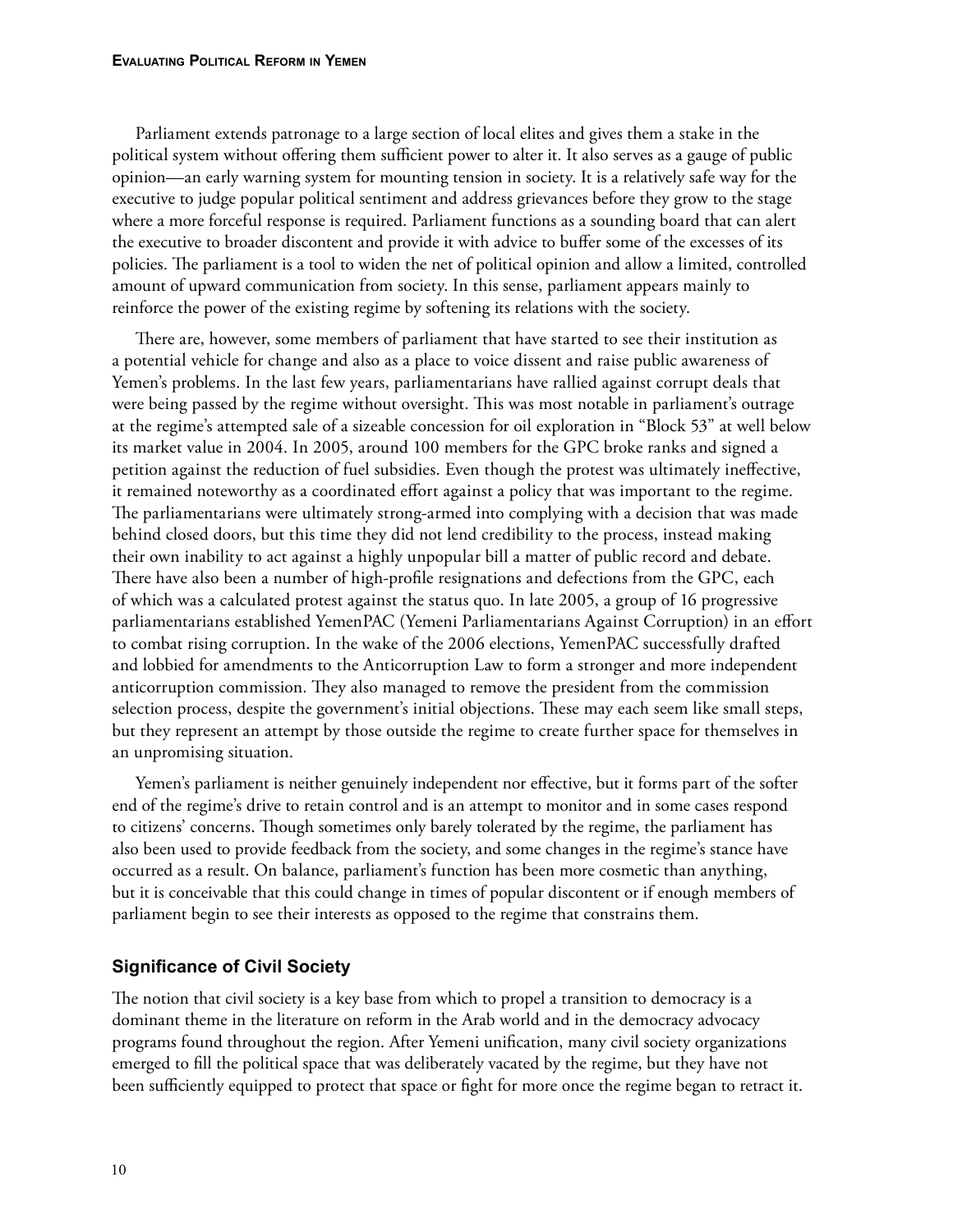Yemeni civil society's inability to successfully counteract the regime has meant that it has not emerged as a key actor in promoting a democratic transition.

There are three key barriers to civil society forming an effective counterbalance to the regime in Yemen. The first is that civil society tends to rearticulate the same system of patrimonialism that drives the ruling elite—the effectiveness of actors in the civil sphere is derived largely from their proximity to the leadership. Without personal connections to regime figures, political activists, advocacy groups, newspapers, and professional syndicates are unlikely to stay solvent or have their interests heard. Second, the way in which the concept of civil society has been applied to the Middle East by Western scholars and democracy promoters often presupposes an American lobby-group style of politics, where organized groups are empowered to bargain with the state to achieve specific goals. This assumes the rule of law and respect for the sovereignty of the state by those bargaining with it, neither of which are consistently apparent in Yemen. The law, or more often the lack of its enforcement, does not consistently protect civil groups, which makes it extremely difficult for activists to press beyond the regime's redlines without risk of punishment. If civil society is to counteract the state, it must be clear where and what the state is, but Yemen's tangled web of patron– client links makes this identification difficult. Finally, and most important, gains by civil society in Yemen, such as the growing number of organizations and the slightly more liberal regulatory laws, have not corresponded to losses in the regime's power. In a pluralized authoritarian state, the presence of an active though stifled civil society can actually help to protect the state's key political elites. The dilemma is that waiting for the state to grant genuine reforms is not an attractive option either.

#### **Opposition Coalition**

The opposition Joint Meeting Party (JMP) coalition was formed in 2002 in an effort to undermine the dominance of the GPC. It is a rather unlikely partnership between the Islamist Islah Party, which dominates the group, the YSP, and three other minor parties. The unusual nature of a coalition between an Islamist and a secular party should not be overlooked, particularly considering that Islah was in coalition with the GPC against the YSP less than ten years ago and that the two parties fought a bloody civil war just twelve years ago. It is one of Yemen's many ironies that Islah and the YSP have found common cause—an indication of the importance that interest-based alliances hold over ideology in Yemeni politics. The parties' willingness to cooperate is also a sign of increasing electoral pragmatism within the Yemeni opposition.

The JMP coalition is based on an agreement among its members not to compete against one another if the outcome would favor an outsider. In its first attempt at cooperation in the 2003 parliamentary elections, the JMP was largely ineffective and was characterized by distrust, particularly between Islah and the YSP. It appears that by early 2006, however, the regime was plagued by so many problems that the opposition smelled blood in the water and began to frame its desires more sharply than it had previously dared. In the months immediately prior to the 2006 presidential and local elections (which were held simultaneously), the willingness of JMP members to cooperate increased enormously, much to the surprise of most Yemenis. There was considerable optimism domestically and internationally that a formidable opposition was rising to capitalize on the regime's failures.

Ultimately, the JMP did not do as well as it might have in either the presidential or the local elections. Instead, the party achieved what had been the opposition's unspoken mandate for the past several years: to provoke debate and apply pressure on the president to reform himself, without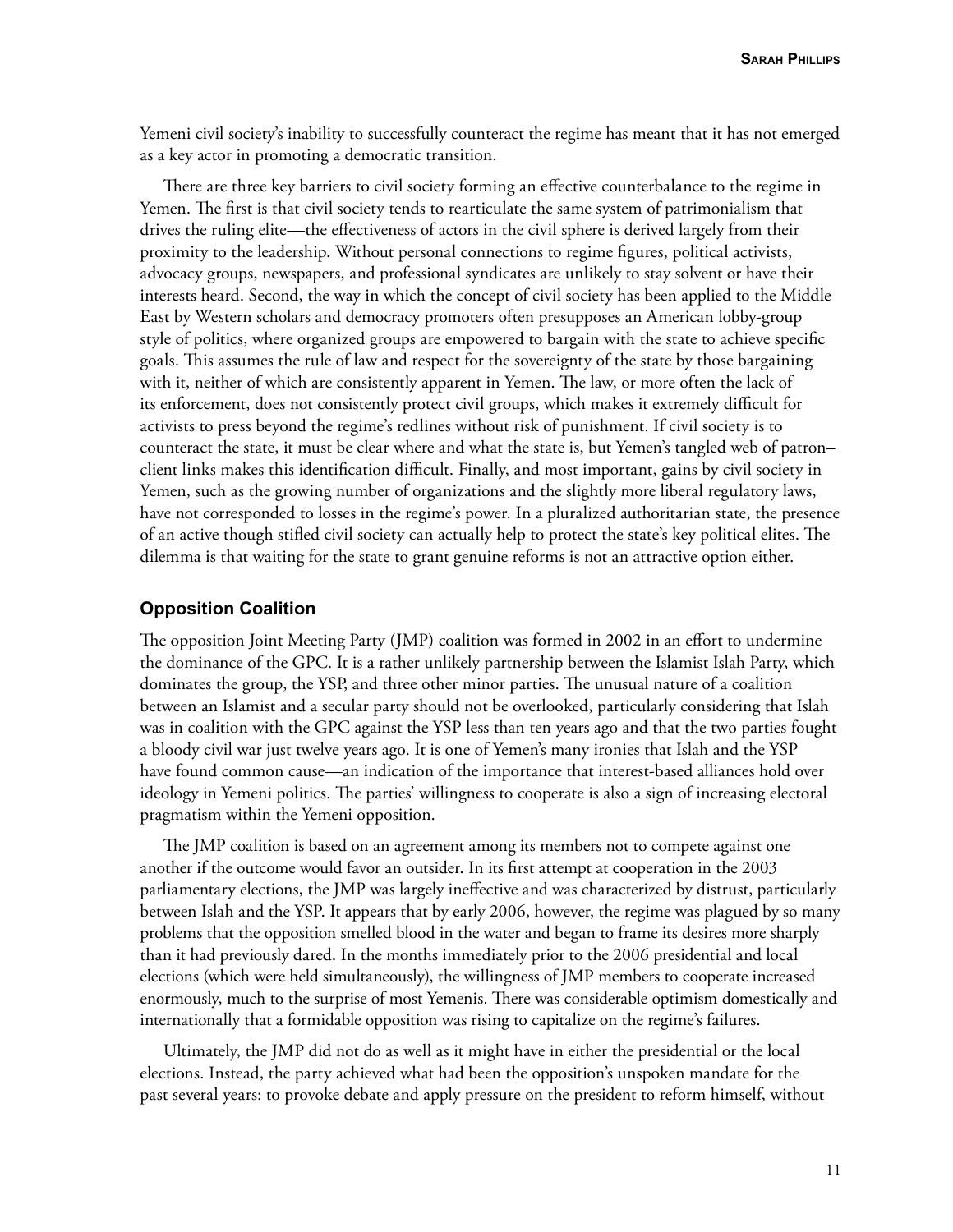actually targeting his job. The many electoral violations notwithstanding, Yemeni voters also preferred the idea of a strong and familiar leader who had been pressured to improve, over the prospect of unpredictable change with a new untested leader. President Saleh was officially awarded 77 percent of the vote, and the JMP's presidential candidate, Faisal bin Shamlan, received 22 percent. In the local elections, the JMP did even worse, winning just 9 and 14.5 percent of seats at the governorate and district level, respectively.

The JMP did not launch an official challenge to the results despite its initial—and clearly exaggerated—claims that bin Shamlan received 2 million more votes than he was officially awarded. Instead, the party released a statement that it wanted "to avoid a clash or confrontation with the authorities which (might) derail the process of change that has begun." The JMP accepted that it did not yet have the capacity to challenge for the presidency and so accepted that its role was mainly educational. Bin Shamlan even stated several weeks after the elections that he would continue his political life as an independent, not a member of the JMP, whom he said he had joined only to "extend the desire [for] change among Yemeni people." The elections thus provided the opportunity for a flurry of coordination among the opposition against a common opponent, but once the elections were over the opposition broke into more disparate parts.

For all of its failings, the JMP (particularly Islah) has still become the only organized, nonviolent, potential threat to the regime. That such a threat even exists represents a significant shift in the last fifteen years. This time, the JMP alliance proved to be weaker than the sum of its parts, but it is likely that its members will learn from this experience and regroup for the parliamentary elections in April 2009. For the JMP's performance to become more significant in the next elections, it will have to see its function as being less a political lobby group and more of an alternative power center.

## **2006 Elections**

The September elections were a victory, at least on one level, for popular participation and electoral administration. The vocabulary of democracy that characterized the rhetoric during the campaign period underlined that, if nothing else, recourse to the concept of democracy has become the most legitimate way to frame a political debate. The elections also showed that people are increasingly expecting politics to be conducted through the electoral process, which is conceivably an unintended form of institution building, and a consequence of the regime's use of democracy to legitimize itself.

The campaign period was the most vigorous the country had seen, and the regime appeared genuinely worried by the level of competition mustered by its opponents. As a result, there was intense pressure placed on both Islah and the YSP to abandon the JMP: Islah was offered cabinet positions, and the YSP was offered the return of confiscated property and offices, in return for leaving the coalition. The sheer number of pictures of the president adorning nearly every building in the country pointed to the regime's nervousness at the seeming strength of its opponents. Several senior government figures noted privately in the days leading up to the elections that they even expected the JMP to win "half or more than half" the seats in the local councils. The GPC's sweep of between 75 to 80 percent of local council seats belies the extent to which the regime's cage was rattled during this time.

The number of people who worked in the polling booths on election day demonstrated a level of enthusiasm for participation in the political process, and the relatively even spread between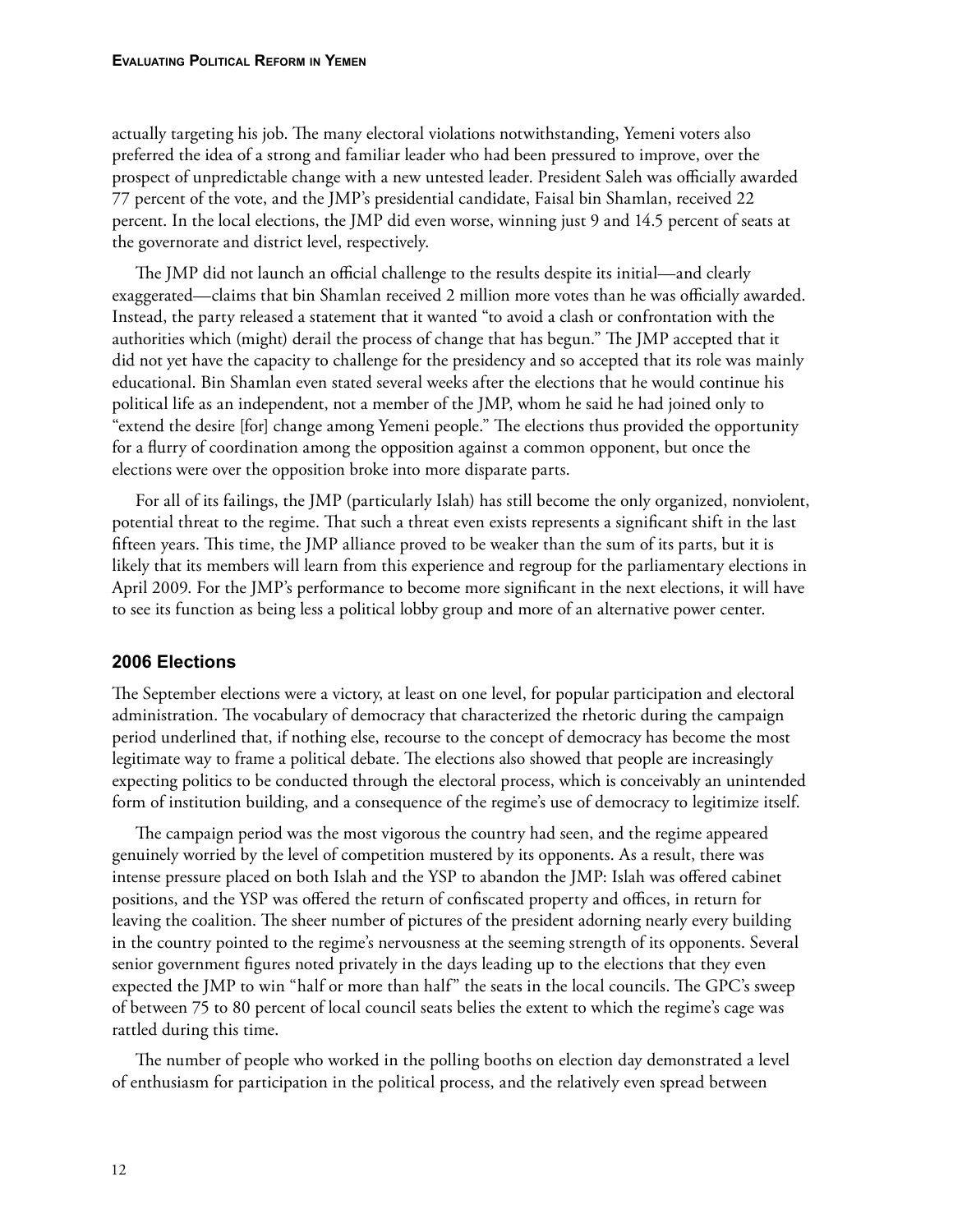GPC and JMP representatives showed considerable pluralism. Around the country there were some 27,000 subcommittees, which watched over the rooms where the votes were cast. Each subcommittee consisted of three people, the members of which were officially divided to favor the GPC to JMP by a relatively small margin—54 to 46 percent. In every committee, there was at least one representative from the two main competing parties. In addition, each candidate (presidential and local) was permitted to have one representative to oversee the process in each polling station where he or she was competing. This meant that at least 200,000 people, including independent local monitors (which some estimates put as high as 45,000 people), observed the process across the country on election day. Despite the regime's heavy-handed attempt to manipulate the elections earlier on, Yemeni political activists and voters believed that there was still something to be gained at the polls.

Ultimately, the election results showed that the regime was more resilient than many people had expected: It was challenged by the process, but its power was not diminished by the outcome. Despite the fears of the regime and the hopes of the opposition, in the end one phrase summed up the popular mood at the polls, "better the devil you know." President Saleh proved adept at playing on popular fears of the instability that might occur if he was removed from power. Just days before the elections, attacks by militants on two oil installations reinforced the tenuous nature of stability and security in the country and further exacerbated the climate of fear that had echoed through the campaign. At about the same time, the government paid a "president's bonus" of an additional month's salary to the one million or so people on its payroll, thus reinforcing the image of President Saleh as the provider of the nation. In a country beset with poverty, the impact of such payment should not be underestimated.

Despite the description of the elections by some international observers as a "positive development in Yemen's democratization process," Yemen emerged from the process as a more consolidated pluralized authoritarian state than one necessarily on the path to democracy. The distribution of power and resources remains centralized, and the formal and informal state institutions remain geared toward facilitating this distribution. Nevertheless, the elections were significant, mainly because of the willingness of the diverse members of the JMP to work together.

### **Priorities for Reform**

The deeply entrenched patronage system, including the exclusive distribution of government appointments and resources, is the biggest obstacle to reform that Yemen faces. Democracy is built on the rule of law, and the ability of the citizenry to influence the government in a regular, protected, and nonviolent manner. The procedures associated with liberal democracy, such as elections and parliaments, are not ends in themselves. They are considered democratic because they attempt to formalize a feedback mechanism that increases the subjection of decision makers to the political will of those affected by their decisions. Yemen's state-sponsored system of patronage undermines the subjection of the government to the popular will by overriding both the creation of strong institutions and the establishment of law and order. It is clear that without addressing some very basic issues of state building to at least reduce the potency of the patronage system, there is a glass ceiling on the other types of reform that can be realistically achieved.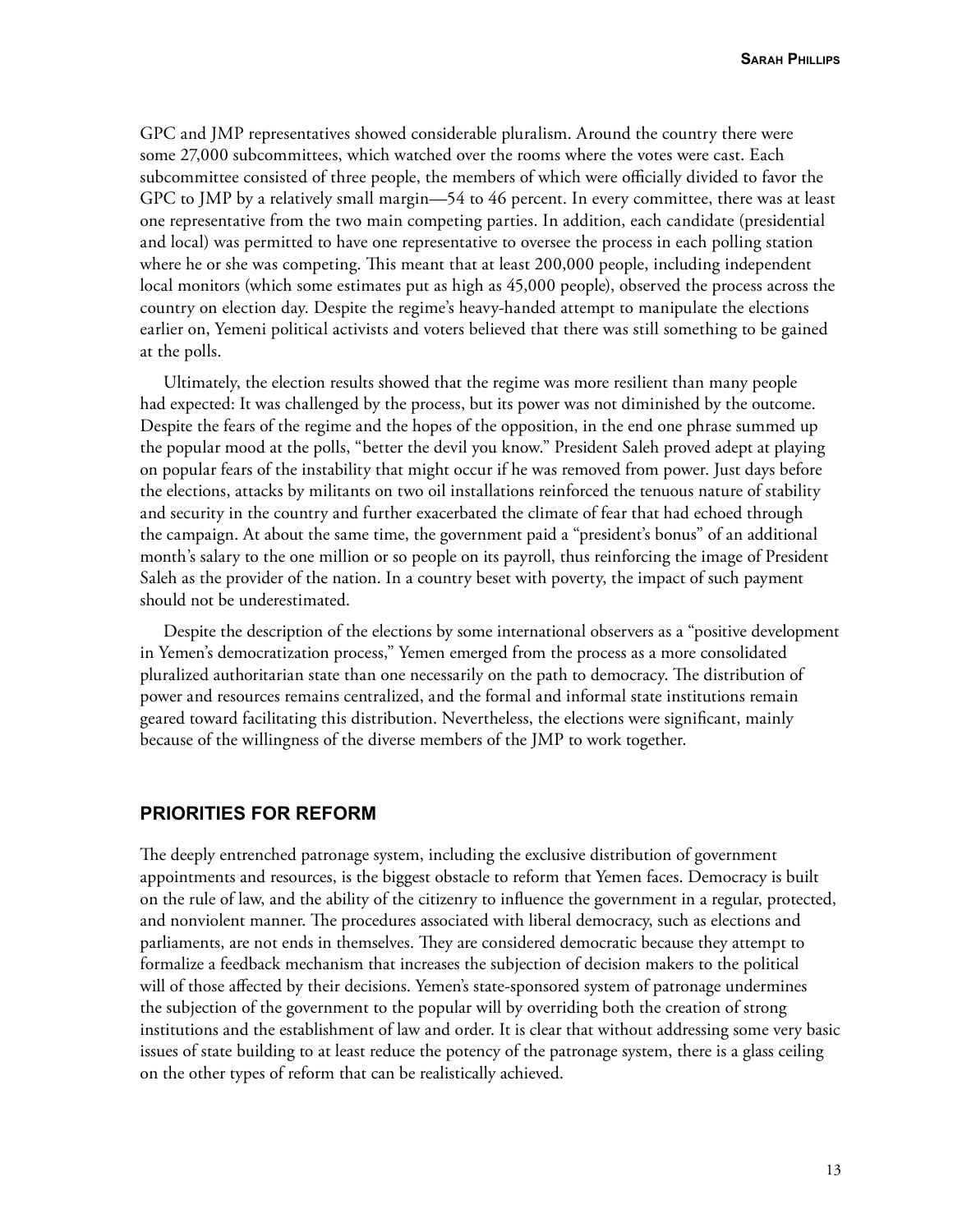In the absence of a robust political opposition, the will of the president is central to this pursuit, and the likelihood that he will willingly distribute power away from himself is just the first in a series of hurdles. Of course, not all problems stem from the executive, but the president has the best chance to implement the most changes quickly and thus pave the way for more broad-based reform.

The opposition, however, is still in a position to strengthen its coordination and consistency of message to place additional pressure on the president to commit to more reforms in the short term, with a view to challenging for greater power in the longer term. At this stage, the opposition's capacity to actually seize power in an election is probably less important than its ability to focus popular debates and the attention of the leadership on the necessity of significant reform, which is what the JMP attempted in the 2006 elections. The 2006 elections placed resistance to the Saleh regime in the most prominent position since the 1994 civil war, and the opposition has never been better situated to focus calls for reform around the window of opportunity that this grants them. This window is wedged slightly wider by two factors: first, by the regime's public enthusiasm for reform after the challenge it encountered during the elections campaign, and second, by the regime's subsequent bid for increased international aid, which was largely based on the promise of greater reform. The nearly \$5 billion in aid commitments that Yemen secured at the donors' conference in November 2006 means that donors are likely to apply some pressure on the regime to handle this money responsibly.

# **Devaluing State-Sponsored Patronage**

There is widespread consensus among reform advocates in Yemen that to progress toward democracy, the country should ideally reduce corruption, enhance the rule of law, decentralize power away from the regime, and increase the level of cooperation between opposition parties and activists. The feasibility of these goals hinges predominantly on one central though still malleable factor: the regime-sponsored patronage system. As a whole, Yemen's patronage system is a very blurry target, but it can be separated into smaller, more manageable pieces. Starting a reform process by aggressively targeting those at the top without also addressing other entrenched structural impediments is likely not only to be ineffective but also to alienate key actors who might ease the passage of some necessary reforms.

A fundamental element of the patronage system is the regime's encouragement of citizens' financial dependence on the state, whether through government employment or the reliance on personal connections to the regime to succeed in business. Efforts could conceivably be made by international lending agencies, donors, the JMP, and reform-minded members of the government to promote initiatives that increase citizens' opportunities for financial independence from the state and weaken the importance of personal networks for securing basic needs. Yemen's grim economic situation is already leading these actors to consider where potential openings for such reforms exist.

The more readily achievable priorities for promoting lower-level reform include implementing merit-based hiring policies in the civil service and increasing wages to a realistic level. The government is understandably nervous about the political repercussions of rationalizing the bureaucracy as major international lending groups consistently suggest. Although it would be difficult for the government to terminate a large number of existing employees, it would be relatively simple to implement new hiring practices based on merit—in fact it would only require that the government enforce the law already in place. The political cost of enforcing the existing law would be much lower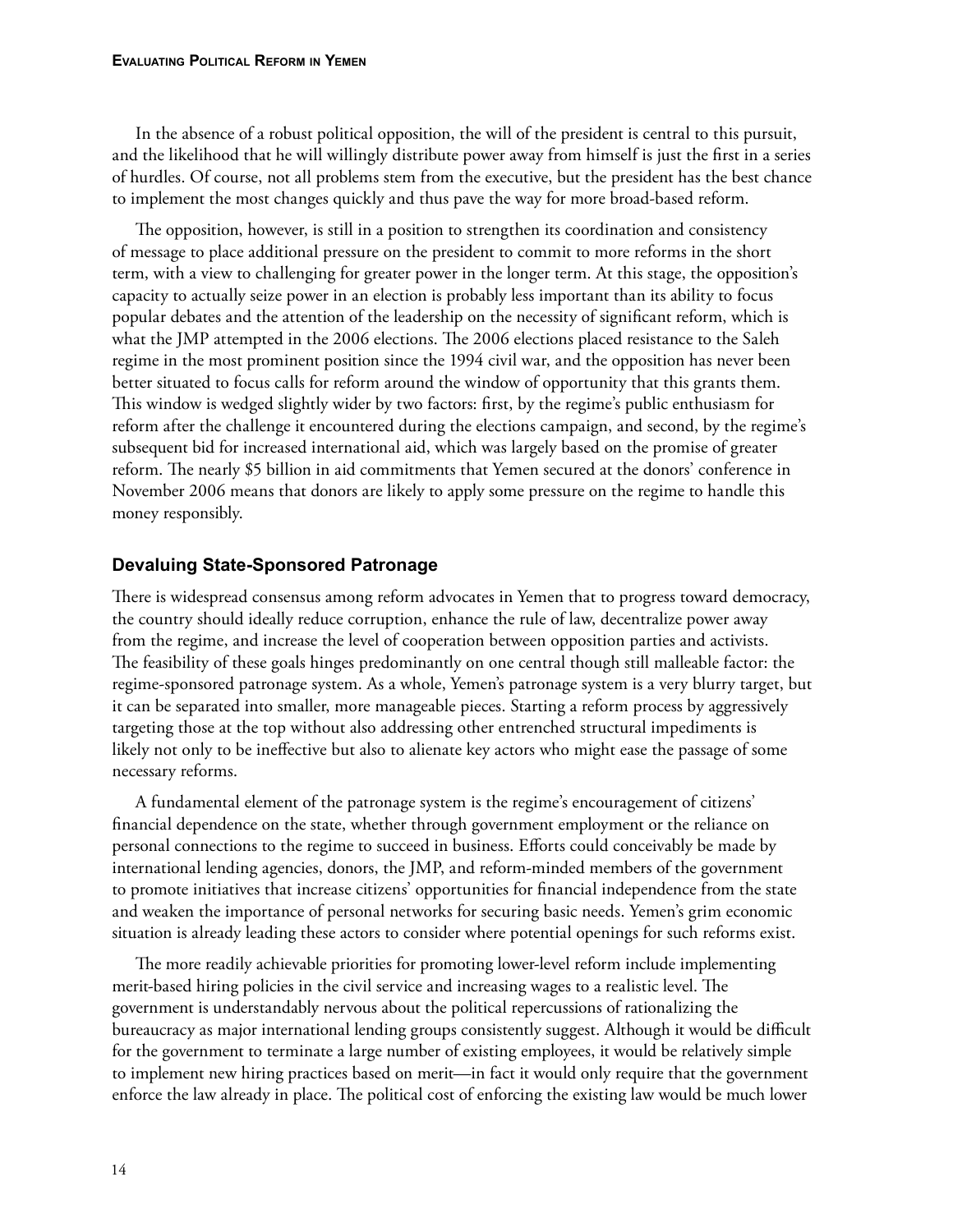for the regime, and the money saved could be funneled into living wages for employees, thus reducing the lure of the lower-level corruption that undermines the government's capacity. This effort would be logically complemented by a drive to clearly articulate the tasks that government employees are expected to perform, as roles are currently poorly defined and redundancy is high. Better definition of tasks would help support a system of oversight with rewards and punishments to employees that are also based on merit instead of patronage ties. The regime might be likely to recognize the benefits of these initiatives, having seen the success of the Social Fund for Development (SFD). The SFD is a Yemeni governmental agency into which donors have been putting considerable—and increasing amounts of money because of its transparency and effectiveness, both of which are products of the SFD's merit-based hiring policies and the living wages paid to its employees.

The relevance of the patronage system would also diminish should conditions be made more favorable to local businesses and investors. According to World Bank statistics, Yemen's economic climate is one of the least competitive in the Arab world, and in terms of the minimum amount of capital required to set up a business it is the second most expensive country in the world. Businesses are expected to negotiate their tax rates with government officials, as there is no standard rate evenly applied. Personal relationships with powerful officials guide the amount of tax a business has to pay and thus can determine which businesses succeed and which fail. Simplification of the procedures to establish a business is therefore another short-term measure that could be improved to expand people's avenues for financial independence and is an area in which a World Bank program is already making some progress.

## **Promoting the Rule of Law**

If political reform is to progress significantly, state institutions with not only the capacity but also the political will to enforce the law need to be established. Although many of Yemen's laws meet international standards on paper, the corruption and weakness in the judiciary and the lack of institutional power granted to the police force severely undermine legal enforcement. Yemeni citizens are theoretically equal before the law, but in practice punishments are unevenly applied with little possibility of recourse, particularly where the regime itself is involved. The executive regularly intervenes in judicial procedures, and judges tend to be politically appointed, which further skews the legal balance in favor of those already in power. It is virtually impossible to seek legal redress under this system without the protection of personal relationships. Yemenis' attachment to their formal legal institutions is not nearly as high as in some other Arab states, such as Egypt, and remolding them is not inconceivable, particularly if the benefits of doing so are clear. The majority of Yemenis are sick of the inefficiencies and inequalities endemic in their formal systems, and genuine reform would probably be well received at the lower level. Again the difficulty lies in the unwillingness of those at the top to reform a system from which they draw personal benefit.

# **Strengthening the Opposition Coalition**

The regime is unlikely to implement significant reforms if those outside its ranks do not put it under serious pressure to do so. There is no specific set of legal changes that would facilitate growth in the power of political parties because the obstacles they face are not legal in nature. Again, they stem from the discretionary distribution of favors and punishments. The opposition is in a position to demonstrate—as it started to in the 2006 electoral campaign—that it is both unified and committed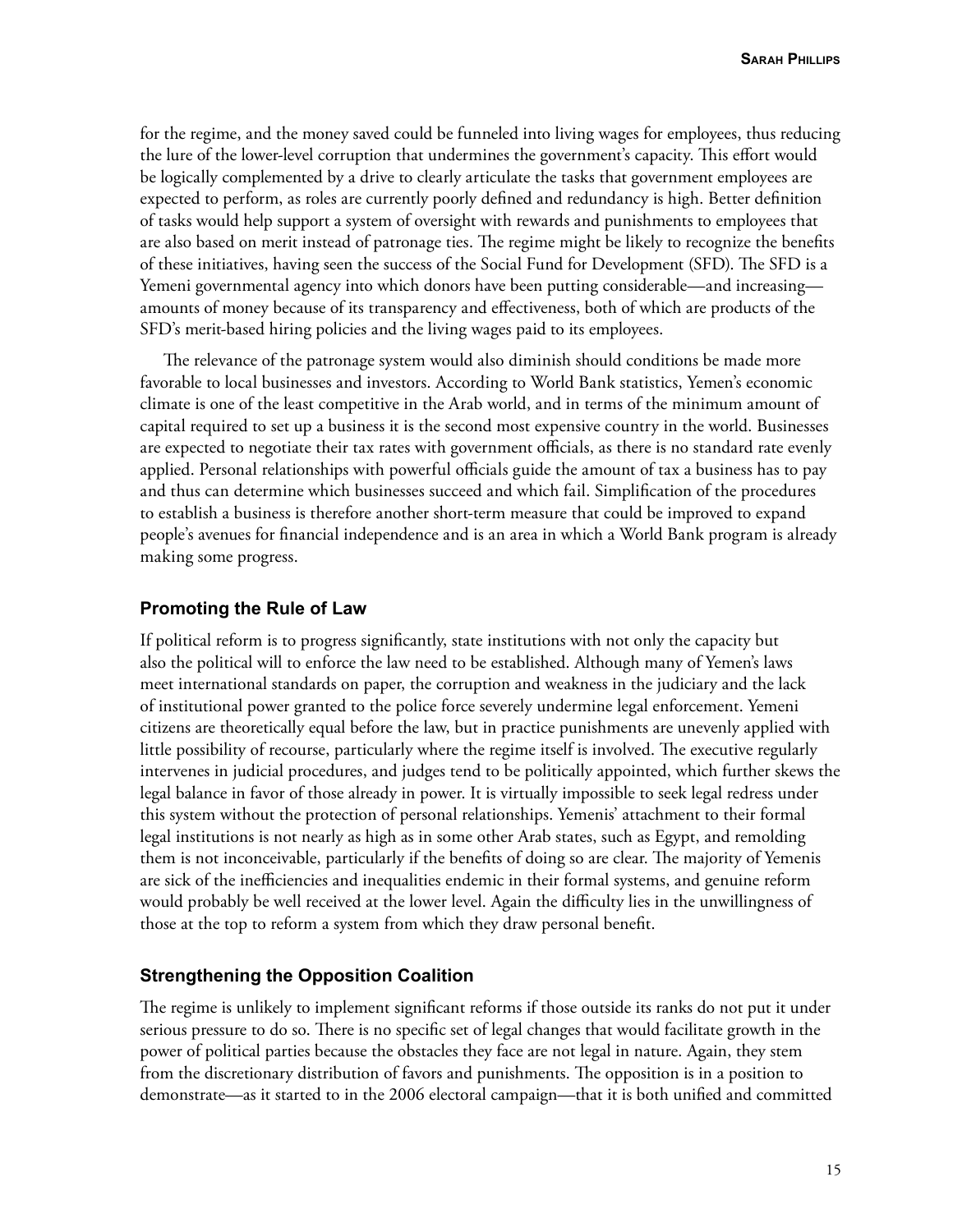to the types of reforms needed to prevent Yemen from descending into a serious economic crisis. If this commitment is viewed as ongoing—not something that is only required when elections are scheduled—then there is potential for significant change. Because the lack of executive political will is one of the biggest obstacles to reform, the opposition may begin to recognize its potential to exploit this and make reform seem the least worst option for the president. If this does not occur before the 2009 parliamentary elections, there will be little room for optimism that Yemen will move beyond a system of pluralized authoritarianism in the foreseeable future. That the JMP's presidential candidate Faisal bin Shamlan abandoned the JMP so quickly after the election was, however, a blow to the type of consistent commitment that the opposition needs to demonstrate to gain the public's trust.

## **Strengthening Local Administration**

Nearly three-quarters of Yemenis live in rural areas, and yet power is heavily centralized in the capital, Sana'a. Democracy advocates have been keen to strengthen Yemen's local councils, but the changes required to grant them genuine power and independence from the central authorities have been continually obstructed. Yemen's local councils, which were first established in 2001, are inexperienced and lack the internal capacity to fulfill the tasks the constitution outlines for them, and they must also contend with serious obstacles from the regime. However, they still hold the possibility of expanding their role and effectiveness in the future, the popularity of which is indicated by the strength of demands for elected council leaders, which are currently appointed by the president.

The president's ability to appoint all governors and council directors is seemingly permitted by the ambiguity of an article in the 2001 constitution, which refers to "the nomination, election and/or selection and appointment of heads of these administrative units." The question of whether the local heads are to be elected or selected is unanswered, and the government has erred on the side of selection.

Moreover, all funding to the councils must be approved and granted by the ministry of finance, which is subject to strong unofficial executive control. In practice this means that the councils have no control over their budgets, which greatly undermines their potential for autonomy. And the central government is only minimally committed to covering operational costs of the local councils. The Local Administration Law states that local councils can only spend their money on capital investments, thus while they can build infrastructure, there is no recurrent budget to operate or maintain the facilities that they build.

Despite these very real hindrances, the idea of effective and decentralized local councils in rural areas is widely supported in Yemen. Some councils have started to demand more rights, gaining the respect of their local communities, and there have been several instances of local councils adopting creative strategies to counter the limitations placed on them. Although councils are not authorized to hire and fire local government employees, a number of council members have begun to "withdraw confidence" in members that were appointed by the central government in an attempt to wrest some political influence from the regime. After the 2006 elections, President Saleh reiterated his promise that governors and local council heads would soon become elected posts. He may have done this because he felt that the GPC's electoral sweep at both the district and governorate levels gave him little cause for alarm, and he may have also have seen it as a low-cost political card to take away from the opposition, which has long called for direct election. Either way, if implemented, this would be a positive step toward greater government responsiveness to its citizens.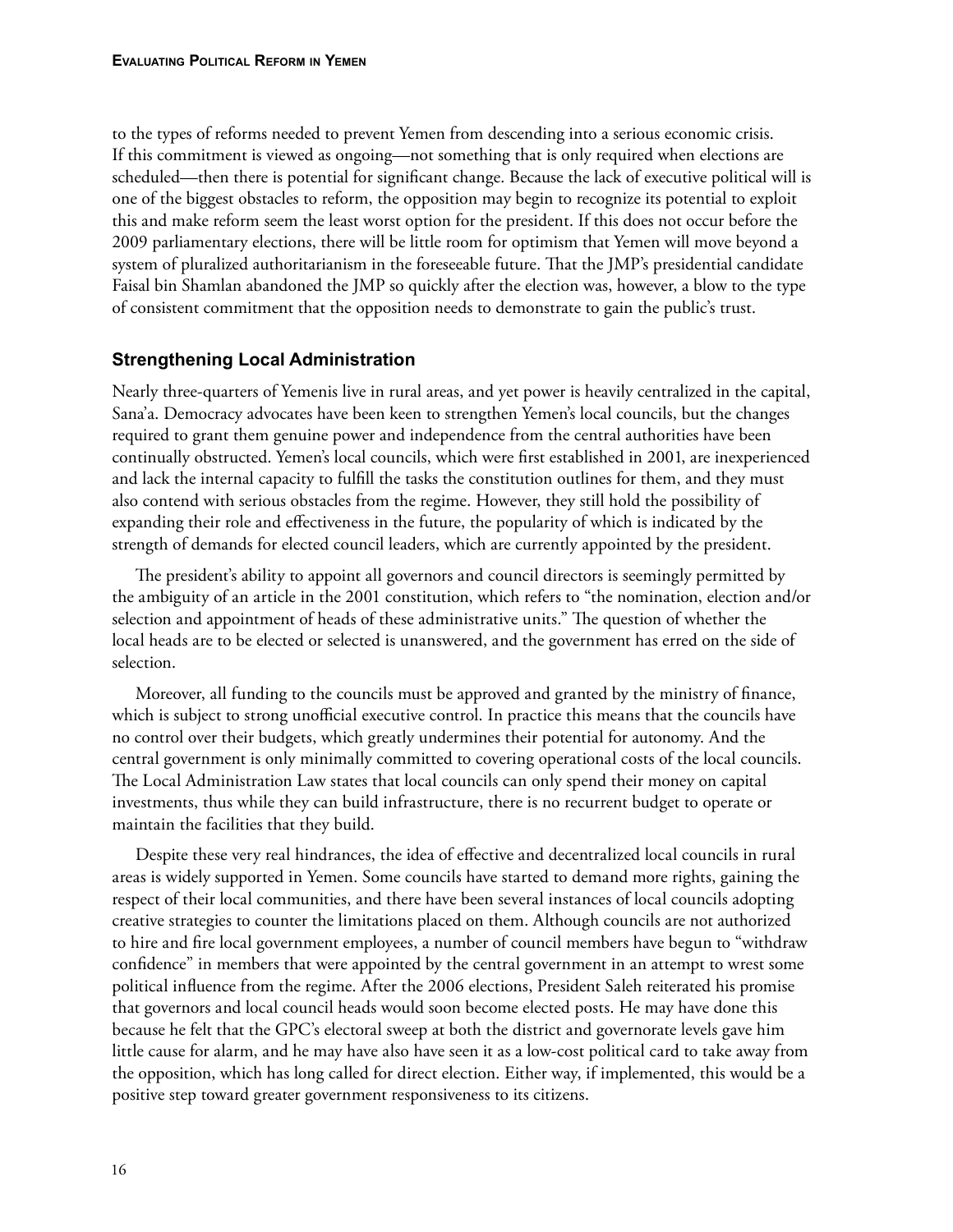The process of decentralization poses a considerable problem to the regime, however. Despite the rhetoric of unification, Yemen is still significantly divided politically, economically, and, some argue, culturally between the mountainous highland region that surrounds Sana'a—where the vast majority of the regime's power brokers are from—and the rest of the country. The centralization of political administration and control in the resource-poor highland region largely hinges on the fact that virtually all of the country's natural resources are all located elsewhere. Roughly 80 percent of Yemen's oil is located in the former South, and the remaining 20 or so percent is in Marib, a strongly tribal area not short on animosity for the Saleh regime. The coastal region, with its fisheries and strategically located seaports, are also outside of the landlocked highland region. For the regime, devolution of power to local councils risks ceding control over the resources that drive the country—a possibility it does not take lightly.<sup>2</sup> This said, as the direct election of local council leaders was one of the president's key postelection promises, it would be worth the opposition and foreign donors attempting to keep him to his word.

## **Obstacles to Significant Reform**

One of the biggest obstacles to reform in Yemen is the catch-22 that President Saleh would hit were he to seriously change his regime's approach to governance. If Yemen is to remain a viable state, aggressive political and economic reform must diminish the patronage system and the legal inconsistencies and personalized power that stem from it. However, the president has built his regime's political survival on the same system that undermines its future. Any progressive changes that he implements will necessarily distribute resources and power away from the narrow circle of elites that form his strongest support base, and such changes are likely to be met with resistance from the elite.

#### **Economic Decline**

Yemen is one of the poorest countries in the Arab world, and the grim economic situation means that it will be some time before the issue of democratization can become a pressing issue for most Yemenis. Low per capita income is not a guarantee of an authoritarian political system, but research shows that it makes democratic consolidation much more difficult. It also greatly increases the temptation to accept government offers of financial assistance in return for political obedience, undermining the establishment of independent political forces capable of influencing the executive.

The precariousness of Yemen's economic situation cannot be overstated. Poverty levels have nearly doubled since unification in 1990, and by 2005, GDP growth was estimated to be significantly lower than population growth. Yemen is dependent on oil revenues for about 75 percent of its budget, but these look set to decline rapidly in the near future. In early 2005, the Yemeni government estimated that the country had only 750 million barrels of "proven (and fully recoverable) oil reserves" remaining. At current extraction rates, this leaves enough oil to last around three-and-a-half more years. It is likely that new discoveries and improved extraction methods will extend this period somewhat, but a 2005 International Monetary Fund report doubted that this would more than double the extractable amount of oil remaining. The report warned that even with dramatically slowing production, Yemen's oil revenue and exports are likely to "be virtually depleted by 2018." With so much of the population directly dependent on the government for employment, stipends,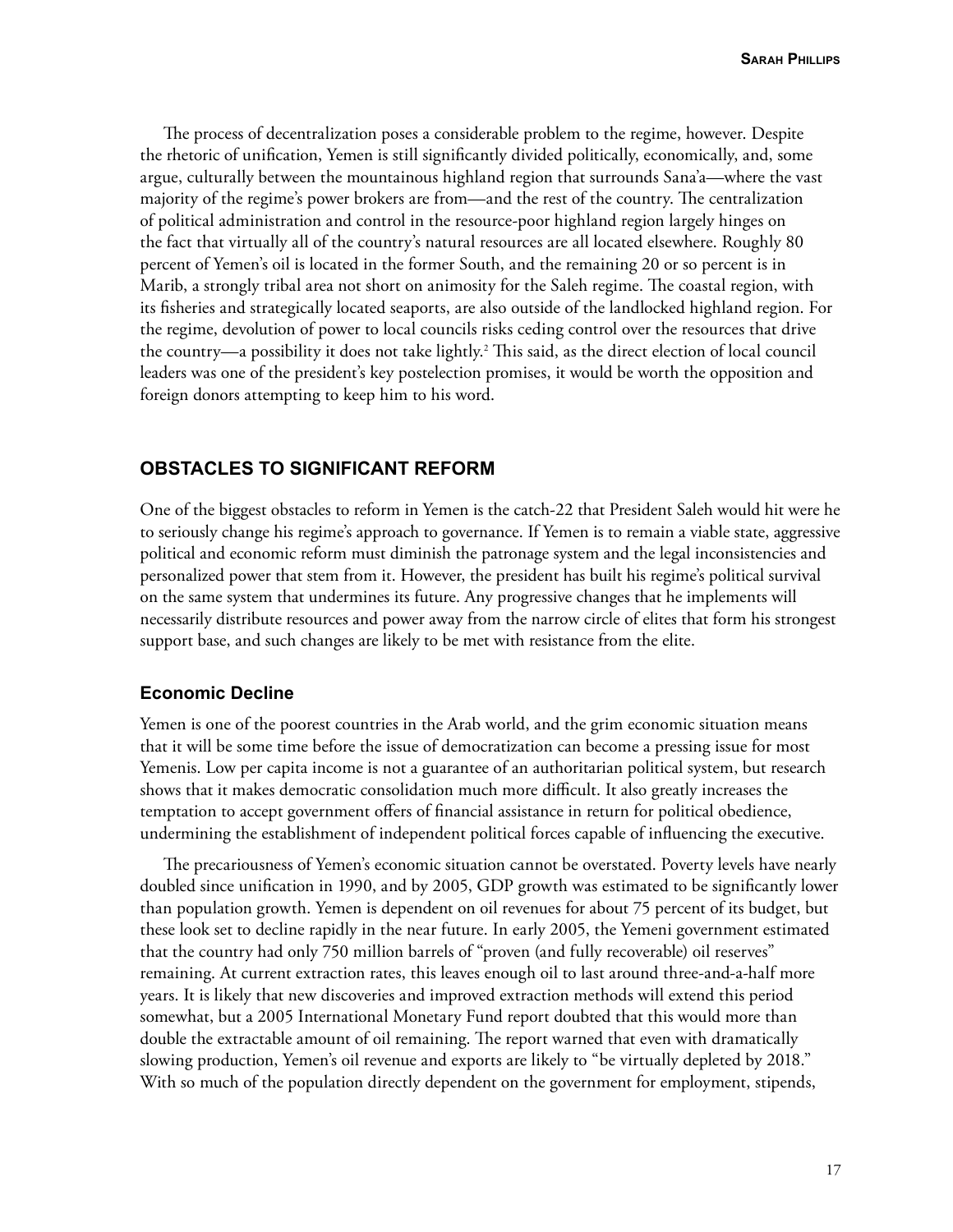and subsidized goods, the political repercussions of oil depletion are serious and would likely overshadow the possibility of greater political reform. Even if natural gas exports begin as quickly as the government hopes, many local economists are predicting a partial economic crash at best. On top of these urgent predicaments, Yemen also faces rapid population growth and freshwater depletion—the per capita availability of which is already just 2 percent of the world average. These very real resource crises bear heavily on the country's future and diminish the likelihood that political reform will be a top priority for the government for quite some time.

Yemen urgently needs to diversify its economy to reduce its dependence on resource rents, but the regime has simultaneously undermined its means of generating alternative sources of income. A recent study by Yemen's ministry of planning and international cooperation and the World Bank showed that regional investment in the country had dropped by nearly three-and-a-half times between 2002 and 2004, and that other international investment had fallen nineteenfold in the same period. The ministry acknowledged that corruption, bribery, and a "lack of government" were among the main reasons for the flight of investors. That so many of the obstacles to investment are imposed by the government is concerning. However, it also means that they are at least partly avoidable, and that there is the potential for change if the regime removes some of the obstructions it has put in place. As oil revenues diminish, the regime will find itself short of the money that it uses to incorporate people into its patronage networks and in need of a more stable source of legitimacy as well as new sources of income. This venture will require some serious changes to the way that the regime approaches governance.

# **Weak Institutions**

Exacerbating the challenge of transforming the structure of power is the fact that state institutions that could help reduce the strength of the patronage system do not exist. Loyalties to Yemen's various patronage networks undermine the potential for loyalty to other formal and informal institutions. Power is the domain of personalities, and the regime has neither built strong institutions nor maintained those that existed in the former South. Contrary to what one might expect of a state, Yemen has actually encouraged the move away from its own institutions and into the hands of individuals linked to it through patronage. The World Bank estimates, for example, that only about 30 percent of Yemen's population relies on the formal judiciary, while the rest call upon tribal sheikhs to settle their disputes. People prefer the efficiency of the tribal system to that of the state system, where courts are inaccessible, corruption is rampant, and verdicts are poorly enforced. The use of traditional dispute resolution is not necessarily a barrier to reform, but it becomes one when the regime encourages the selective use of tribal mechanisms to settle political disputes with its opponents. The regime's use of such methods has undermined its own legitimacy and convinced citizens that neither the state nor its institutions can be trusted, which has in turn reinforced the desire for independent and usually informal institutions that function outside state control. Moreover, there are still some pockets in the country where tribes operate with virtual autonomy from the state.

# **Desire for Tribal Autonomy**

One frequently cited prerequisite to democratization is that the vast majority of citizens must agree they belong to the same political community. Although most Yemeni citizens do not dispute their identity as Yemenis per se, the link between this identity and a sovereign Yemeni state is more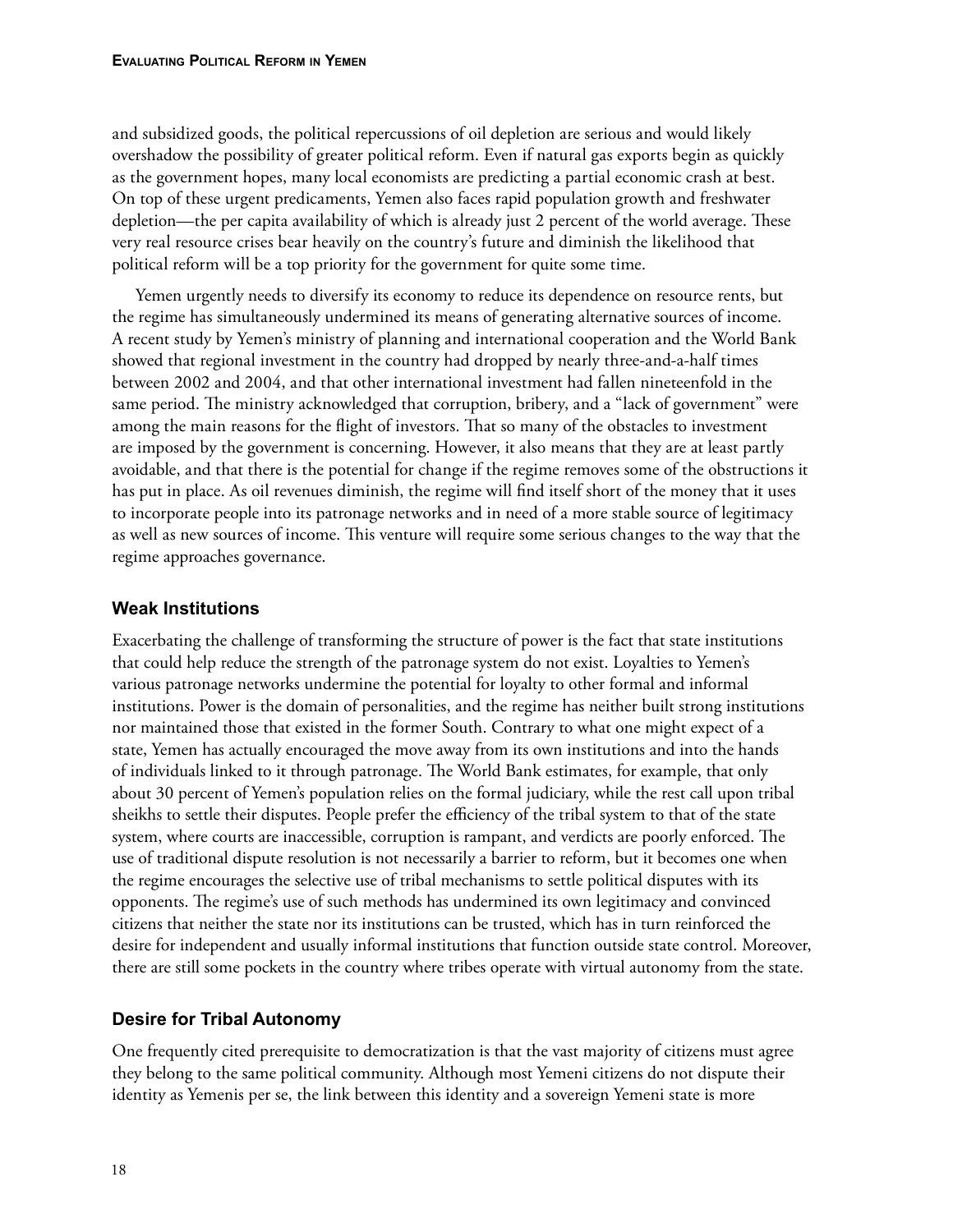tenuous. Yemen has a complex array of subnational tribal and regional identities, some of which receive more loyalty from their members than does the state, which is seen as feckless and corrupt. Yemen's tribes are often referred to, and often consider themselves, as a state within a state. Tribal leaders do not always grant the government access to the territory under their control, and the number of government soldiers killed for entering an area without the permission of the tribe provides good reason for the state to heed these restrictions.

The strength of Yemen's well-armed tribes at times inhibits the government from carrying out the normal functions of a state, such as extracting natural resources, punishing criminals, constructing government buildings, or controlling the use of scarce water reserves. However, these actions are based on more than a traditional preference for autonomy. Like other Yemenis, the tribes perceive the corruption and inefficiency endemic in Yemen's state institutions, and many believe that independence from the institutions is the only way to defend their interests. Against a weak, mismanaged, and sometimes fierce state, tribal structures and institutions provide a network of social security for its members. This lack of trust between the tribes and the state is a serious obstacle to coherent development and reform. While the desire for tribal autonomy remains, the state will be limited in the ways that it can exercise authority over and therefore govern its citizens. As long as the tribes outside of the relatively narrow group that benefits from the current system feel excluded by the state, they have limited reasons to accept its sovereignty.

### **Divisions Among Oppositionists**

The difficulties with initiating reform are compounded by the fact that Yemeni society is still too weak in relation to the regime to mount a coherent challenge to it. Alongside the manipulation to which oppositionists are subjected by the regime, these groups also repress each other. Yemeni opposition groups exist within a complicated web of regional acrimony, kinship loyalties, tribal/ nontribal and north/south splits, all of which are further convoluted by state patronage and funding from other authoritarian Arab states. Foreign funding has meant that most of Yemen's political parties are based on imported ideologies (such as Marxism, Nasserism, Baathism, and Wahhabism), none of which were developed in response to the country's own political circumstances.

In this fragmented environment, rumors are rife surrounding which oppositionists are co-opted by the regime and which are actually aligned with ideological opponents—a situation that severely undermines trust between activists. This distrust provides fertile ground for the type of divide and rule leadership at which the regime is so adept. Furthermore, where a margin of free expression and association coexists with the regime's propensity to repress political action, debate tends to be reinforced as the most viable form of opposition. In this environment, oppositionists are sufficiently free to disagree with one another and define the problems that they face but are generally too restricted to act upon possible solutions. Disagreeing with each other is thus made easier than creating a coherent mandate with which to press upon the government.

#### **Divisions in the Islah Party**

Like many in Yemen, the West is also uncertain of the democratic credentials of the dominant opposition party, Islah. These concerns may be overstated but are not completely unfounded. Islah is a party of hazy power centers and somewhat ambiguous public intentions. The majority of its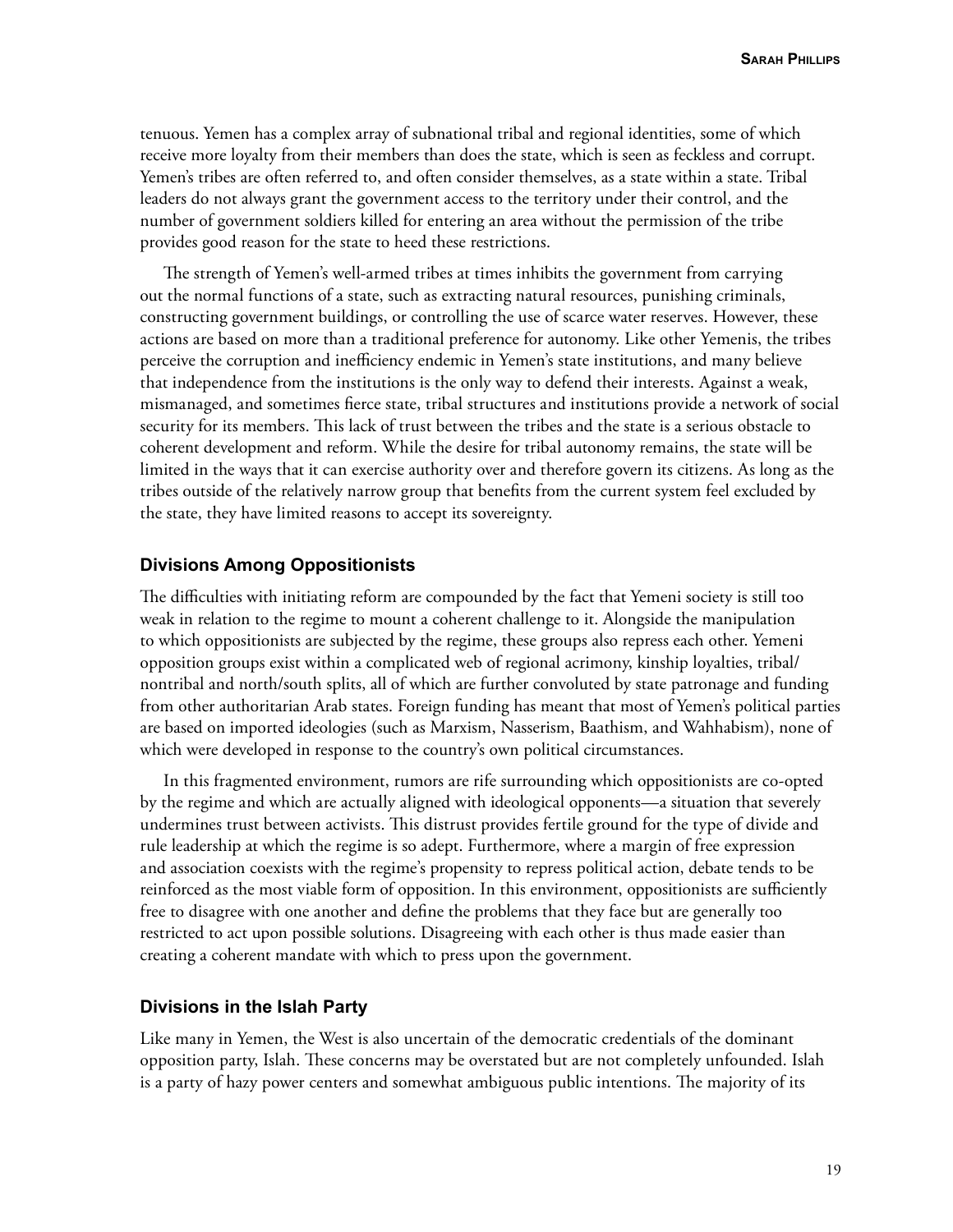leaders are centrists, but there is also a powerful though informal hardline Salafi group within the party. Islah's leading hardline conservative, Abd Al Majeed Al Zindani has been useful for attracting Salafi supporters, many of whom reject party politics but may still vote for Islah or support its social programs for lack of a better option. The moderates within the party have a sometimes tense though broadly accommodating relationship with this group. Al Zindani has publicly contradicted the moderates' message that democracy is compatible with Islam and runs a university that is widely believed to be breed intolerance and radicalism, which has sharpened international concerns over the intentions of the party. Despite this, Islah as a whole has not taken steps to distance Al Zindani from the party.

It is reasonable to presume that this type of ambiguity serves Islah's political purposes.<sup>3</sup> Not expelling Al Zindani and others like him from the party achieves two things for Islah: one, it widens its support base to include members who would otherwise be unwilling to support a party with a purely moderate platform (or perhaps even party politics at all); and two, it provides an obvious contrast between Islamist hardliners and Islah's mainstream moderates. However, by creating what is essentially an Islamist umbrella, a loose coalition that provides a home to a sweeping variety of competing ideological strains, Islah has contributed to public (and also international) uncertainty about its real intentions. Islah's lack of coherence strengthens the concerns of Yemeni liberals, fairly or otherwise, that it is a fundamentalist party operating under a veneer of centrism. Such levels of distrust among local groups limit the impact that outsiders can have in promoting significant reform.

# **What Can Outsiders Do to Facilitate Significant Reform?**

Foreign donors' margin for maneuver is hampered by their own concerns with combating terrorism. This is not likely to change in the near future, particularly if the potential for a serious economic or resource crisis is realized. In the prevailing climate of heightened security concerns, foreign governments tend to prefer reform and funding initiatives that do not squeeze the Yemeni regime too hard, lest it retract its support in combating anti-Western terrorist threats. It is by no means just the Yemeni side that is cautious about provoking rapid political changes, democratic or otherwise. Security is the key objective of many donor countries, particularly the United States, and the Yemeni regime is adept at marrying its domestic policies—however antithetical to genuine reform and decentralization—to this concern. President Saleh's tacit warning about the link between Yemen's stability and the preservation of his own leadership was writ large across his recent electoral platform. Responding publicly to the outcome of the elections, the president reminded his audience that stability under authoritarianism is preferable to state collapse: "Which is better, the dictatorship of Mohammed Sayeed Barre or the situation in Somalia now?" Elsewhere, he played on Western fears that democracy could put Islamist extremists into power: "Our democracy will not be as [the] US wants it to be in Palestine, yes some Islamic movements are extremist and not qualified to take power but we all must accept the result whatever it is." The U.S. administration's overly congratulatory statement that the elections were "free and fair and will set an example for the region" probably demonstrated to the Yemeni regime that the United States did indeed value stability over greater democratic competition. These types of public statements only reinforce the types of reforms used by pluralized authoritarian states to maintain their positions of power. In the future, the United States and other donors should place more emphasis on differentiating between significant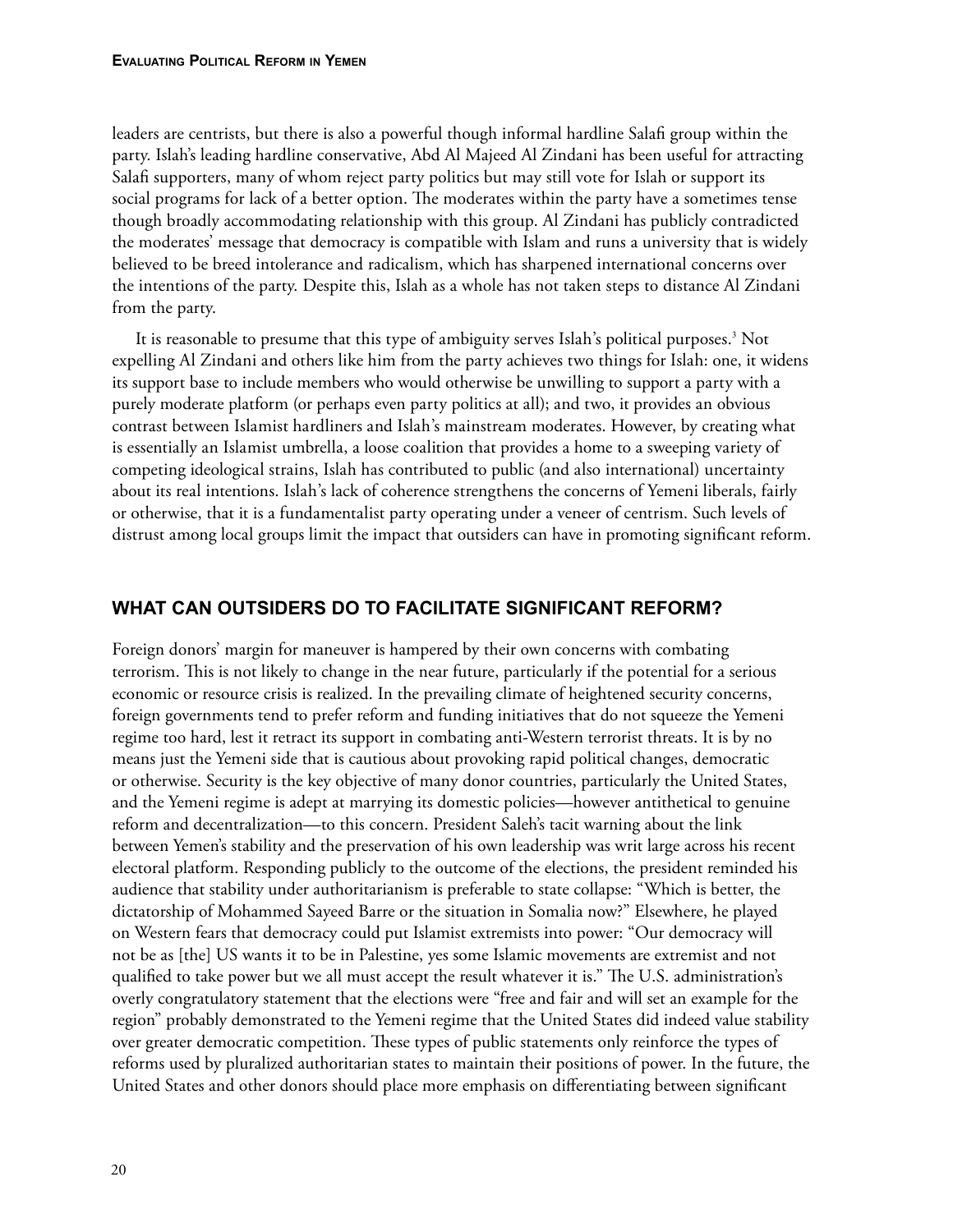**Sarah Phillips**

and cosmetic changes, so that the Yemeni government does not continue to treat the ornaments of democracy as though they were its substance.

Despite these limits, there are some steps that donors could still take. Yemen has shown in the past that it does take account of donor perceptions of the country's political and economic trajectory. To this end, electoral politics have been an important element of Yemen's efforts to secure donor commitments, but they should not be sufficient. The crude connection between seemingly democratic reform and aid money was articulated by Yemen's prime minister days after the 2006 elections: "Yemen today presents itself to its neighbors, friends and development partners as a civilized and democratic country. [The] donor countries' conference will create more positive attitudes for the sake of developing the Yemeni people, particularly following the success of presidential and local elections." The desire of the Yemeni government for international acceptance gives donors some degree of latitude to apply pressure to the areas where it is needed most: the devaluation of the patronage system, institution building, better management and governance, and the greater devolution of power to local authorities. Donors' preference for working with the Social Fund for Development over other Yemeni government ministries might also be emphasized to the government to underline the fact that with greater transparency comes greater donor willingness. Donors interested in democratic reform should also concentrate on working with opposition political parties and providing them with training to build their capacity to place pressure on the regime for greater reform. However, funding from Western donors in Yemen is very limited compared with what is given by the Gulf states, which tend to have different political priorities for the funding they provide to their neighbors. Western donors should attempt to coordinate and negotiate their funding priorities with the Gulf states to increase the impact of the programs that they support.

#### **Negotiating with the Executive**

President Saleh is central to any reform process, and if he chooses to act, considerable reform can be achieved in a reasonable time period. There is good reason to believe, however, that some at the top of the regime still do not perceive the urgency with which genuine reform is needed. One indication of this was President Saleh's recent left-field announcement that he intends to solve the country's dire water and energy problems by generating 20,000 megawatts of electricity from nuclear energy. Outsiders should try to press the importance of creating more achievable solutions to Yemen's problems, such as those discussed above. Given that the regime's own survival is inextricably bound to this process might increase the prospects of the regime being receptive to this message, provided that discussions are conducted with sensitivity.

Many Western donor-funded political party, civil society, and journalist training programs have been well received by the participants, but the success of programs targeting the grassroots has limited usefulness in the face of such heavily centralized executive control. These programs can assist in providing information and building the internal capacity of the groups they focus on, but alone they cannot do much to convince the regime to include these groups in political decision making. Without simultaneous pressure on those in power, these initiatives are unlikely to do more than chip away at the outer edges of centralized power.

It appears that while outsiders can facilitate the endurance of pluralized authoritarianism and the curtailed margins of free speech and association that it entails, there is probably not a great deal that they can do to dislodge the dominant political balance of power. Pushing too hard for aggressive

21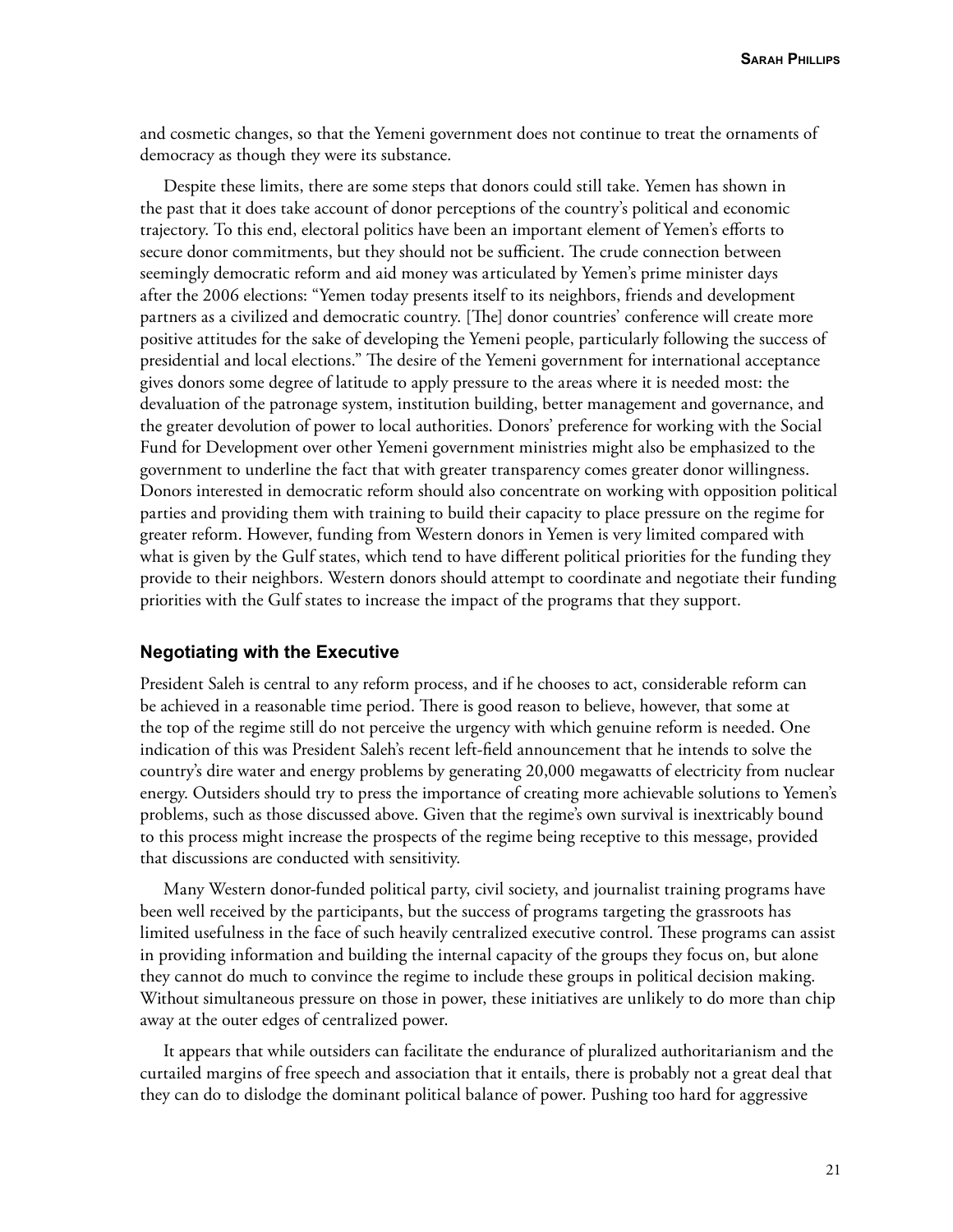reform is likely to be counterproductive to the West's security concerns and also to the Yemeni government domestically, which must emphasize its sovereignty in its dealings with the West, lest its opponents use this for political advantage. If significant political changes are to occur in Yemen, it is primarily for the Yemeni regime to choose. However, the West should still apply consistent pressure in this direction and work to build the capacity of domestic actors who share this goal.

The likelihood of Yemen charting a course from pluralized authoritarianism to democracy is not high in the near-term future. However, the postunification reforms have changed the dynamics of the relationship between state and society in a more than purely superficial manner and have had an impact on the ways that the state and social forces relate to and interact with one another. Elections may be manipulated and opposition groups hindered and co-opted, but the use of a democratic façade represents a political shift, even if it is not necessarily a democratic one. The location of legitimacy, the modes of political discourse, and the expectations of the citizens are all being remolded to fit within a new political environment in which there is still room for some creative maneuvering for those in Yemen who seek change.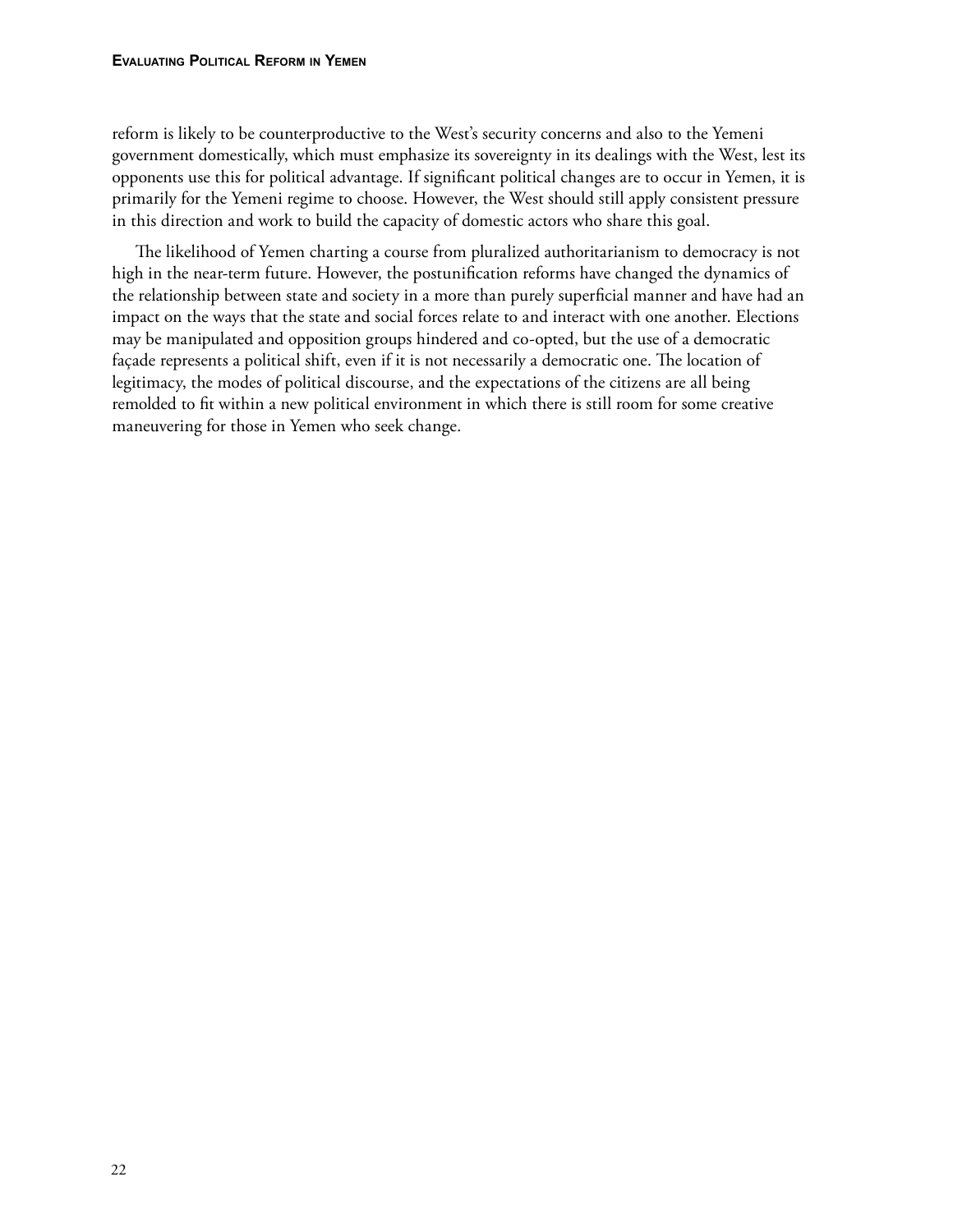## **Notes**

- <sup>1</sup> This term was coined by Marsha Pripstein Posusney, "The Middle East's Democracy Deficit in Comparative Perspective," *Authoritarianism in the Middle East: Regimes and Resistance*, ed. Marsha Pripstein Posusney and Michele Penner Angrist (Boulder, CO: Lynne Rienner, 2005) p. 17, note 20.
- <sup>2</sup> For further discussion of the impact of these divisions on the regime's concerns about empowering local councils, see Stephen Day, "Barriers to Federal Democracy in Iraq: Lessons from Yemen," *Middle East Policy*, vol. 13, no. 3 (Fall 2006), pp. 121–39.
- <sup>3</sup> For discussion of the use of ambiguity by other Islamist parties in the Arab world, see Nathan J. Brown, Amr Hamzawy, and Marina Ottaway, "Islamist Movements and the Democratic Process in the Arab World: Exploring the Gray Zones," *Carnegie Working Paper*, no. 67 (Washington, DC: Carnegie Endowment for International Peace, March 2006).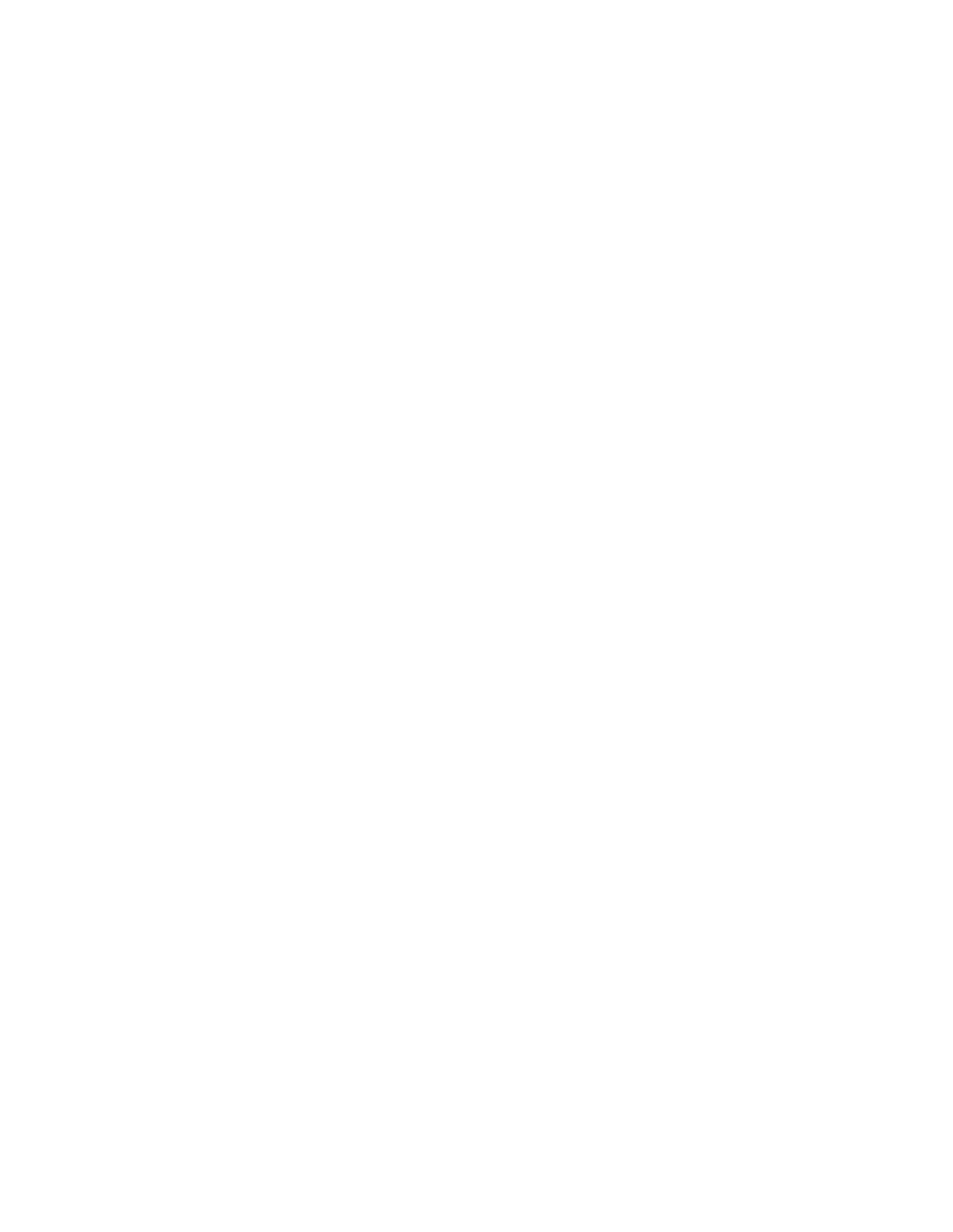## **About the Carnegie Endowment**

The Carnegie Endowment for International Peace is a private, nonprofit organization dedicated to advancing cooperation between nations and promoting active international engagement by the United States. Founded in 1910, Carnegie is nonpartisan and dedicated to achieving practical results.

Through research, publishing, convening, and, on occasion, creating new institutions and international networks, Endowment associates shape fresh policy approaches. Their interests span geographic regions and the relations between governments, business, international organizations, and civil society, focusing on the economic, political, and technological forces driving global change.

Through its Carnegie Moscow Center, the Endowment helps to develop a tradition of public policy analysis in the former Soviet Republics and to improve relations between Russia and the United States. The Endowment publishes *Foreign Policy*, one of the world's leading magazines of international politics and economics, which reaches readers in more than 120 countries and in several languages.

For more information, visit **www.CarnegieEndowment.org**.

**The Democracy and Rule of Law Program** analyzes efforts by the United States and members of the international community to promote democracy worldwide. The program also examines the state of democracy around the world, looking at patterns of success and failure in transitions to democracy. Most recently, it has launched a special effort to analyze the problems of democracy in the Middle East and the challenges the United States faces in its new attempt to promote democracy in that region.

The program also publishes the *Arab Reform Bulletin*, a timely, incisive, and objective e-monthly that analyzes political developments in the Middle East. Each issue features original work from authors in the region, United States, and Europe. Read current and back issues at **www.CarnegieEndowment.org/ArabReform**.

The Democracy and Rule of Law Program is part of the Endowment's **Global Policy Program,** which addresses the policy challenges arising from the globalizing processes of economic, political, and technological change. The program recognizes that globalization, though by nature a universalizing phenomenon, extends around the world unevenly, producing sharply varied effects, both positive and negative. The program focuses on integrating the emerging global policy agenda with traditional security concerns, and also seeks to increase public understanding of globalization.

For more about Carnegie's Democracy and Rule of Law Program, visit **www.CarnegieEndowment.org/democracy**.